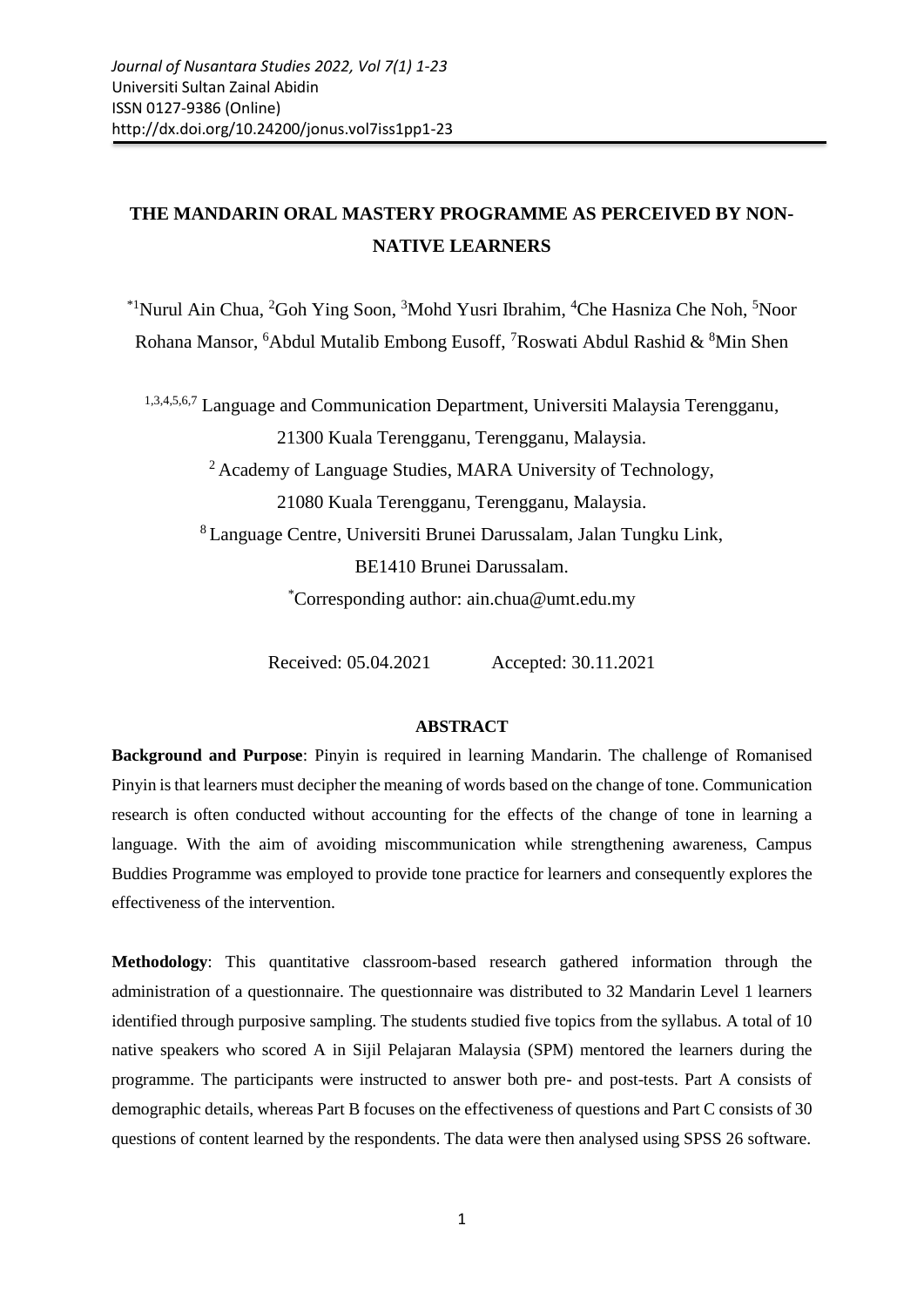**Findings**: The respondents demonstrated a positive response towards the programme and suggested further improvement ideas such as prolonging the training session and adding more topics and oral activities. The results implicated the programme as a motivator for oral fluency. Many non-native speakers can benefit from conversation with Mandarin native speakers because it is a strong indicator and sound oral mastery strategy.

**Contributions**: This research provides insights into the effectiveness of the current programme in motivating students' oral learning. The outcome is essential in determining the Mandarin conversation strategy. More studies adopting different variables are proposed to explore correlations from different perspectives in order to improve students' oral learning.

**Keywords**: Tonal pronunciation, native speakers, non-native speakers, foreign language instruction, Mandarin conversation.

**Cite as:** Chua, N. A., Soon, G. Y., Ibrahim, M. Y., Che Noh, C. H., Mansor, N. R., Embong Eusoff, A. M., Abdul Rashid, R., & Shen, M. (2022). The Mandarin oral mastery programme as perceived by nonnative learners. *Journal of Nusantara Studies, 7*(1), 1-23. http://dx.doi.org/10.24200/jonus.vol7iss1pp1-23

#### **1.0 INTRODUCTION**

Learning Chinese as a non-native speaker is difficult, especially for those coming from an alphabetic first language background, with one of the most challenging obstacles being the large number of Chinese characters and the opacity of the Chinese writing system (Lü, 2017). Mandarin is a tonal language, and tone changes do not exist in non-tonal languages. Hence, Chinese Pinyin is the precondition in learning Mandarin. In most local universities in Malaysia, non-native learners are taught the pinyin system approach to learn the language. Mandarin Chinese is a monosyllabic language in which each Chinese character constitutes a single syllable. Hanyu Pinyin is one of the most widely adopted writing systems for Romanised Chinese characters. However, Pinyin can mislead non-native speakers because some pinyin letters do not represent the same Chinese sounds in Malay or English. For example, in the four lexical tones (indicated by diacritics), c- is pronounced  $[ts<sup>h</sup>]$  rather than  $[k]$  or  $[s]$ , and q- is pronounced  $[t\mathfrak{g}^h]$  rather than  $[k^h w]$ . It signifies the vital element of that tone pronunciation in Mandarin. Simultaneously, the tone is the most confusing and challenging part of Mandarin language.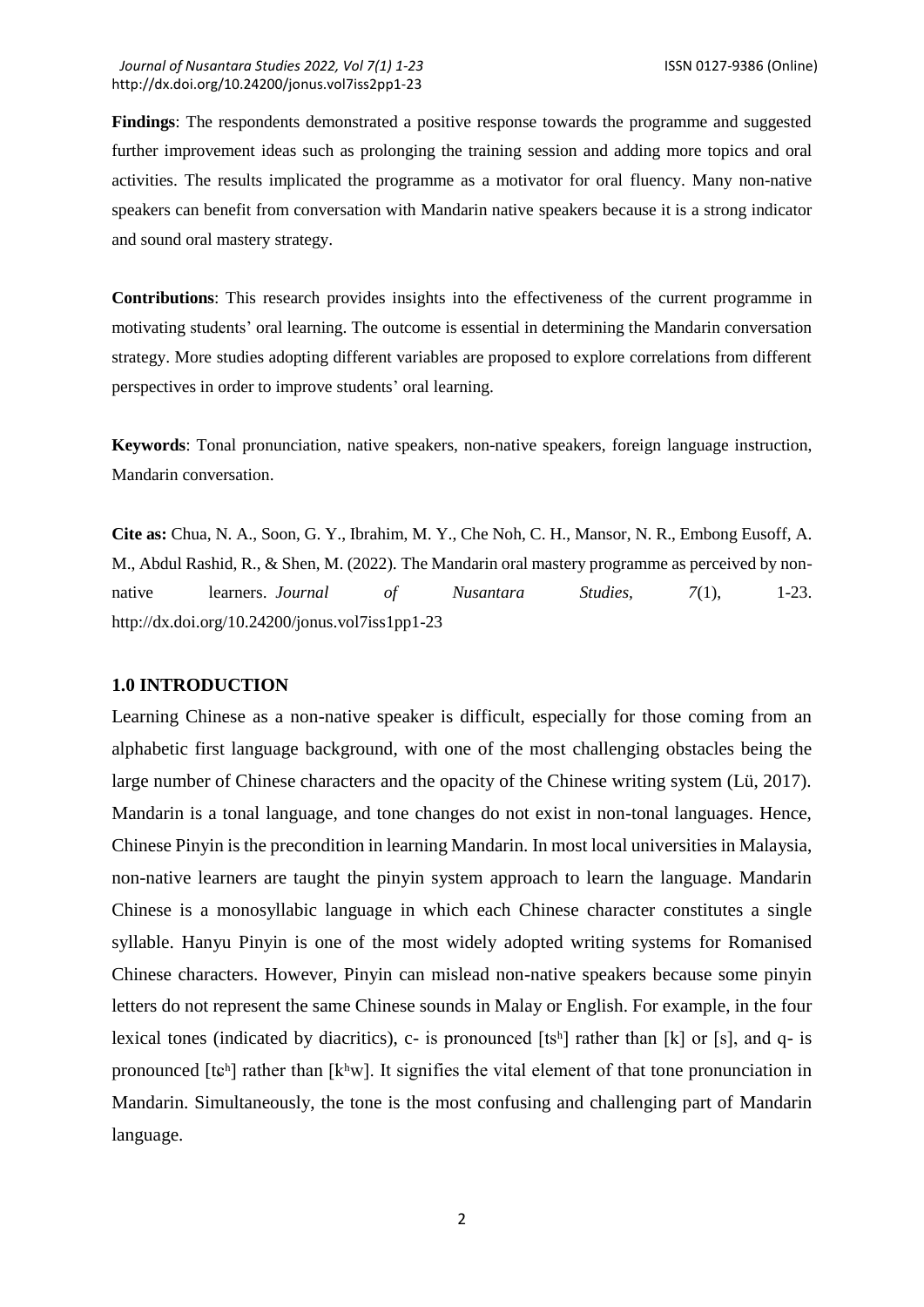There are five tones in Mandarin Chinese i.e., tone 1, tone 2, tone 3, tone 4, and neutral tone (no tone). The same syllable can be pronounced with different tones and the meaning can vary depending on the tone. The tones in Mandarin resemble a pitching change. The voice range changes from the same level to going up and down, up again, and down again. For example, the word /ma/ can be the mother /mā/, numb /má/, horse /mǎ/ and scold /mà/. Tone 3 is effectively learned while tone 2 is the least effectively improved but better than tone 3 and tone 4 pronunciation through an intensive training assessment (Zajdler & Chu, 2019).

In Mandarin syllables, initials and finals are further compartmentalised into smaller acoustic units known as phones. Mandarin tones typically have a longer duration compared to phones. Tonal information is presented throughout the final syllable. A non-native speaker could commit a few types of mispronunciation at the syllable level (Tong, Chen, Ma, & Li, 2016). First, phone error only which the syllable is phonetically wrong but has a correct tone. Second, tone error only which the speaker pronounces the phones correctly but the Mandarin tone is produced wrongly.

In other words, tones provide a very typical condition and can cause miscommunication if not given proper consideration. Therefore, a lot of efforts such as direct oral drilling, implicit feedback, and using technology-enhanced tools have been made to unearth strategies for mastering the tone effectively. Within the literature, numerous studies have focused on the concepts of tonal gain. Yang (2015) observed the problems related to Mandarin from five perspectives i.e., learning tones without original settings, avoiding learning favourites, ignoring the contrasts, incompetent in the empirical measurement, and not adjusting for learners' inconsistency.

In terms of awareness, Zajdler and Chu (2019) disclosed that speech sound consciousness is insufficient among students and humans need to train their brains to distinguish speech sounds and process them into phonemes. The attention to speech sound arises while listening to a foreign language. The other language's phonetic structure is from the learners' mother tongue. This refers to a situation where it is difficult for the learners to choose the sound features that contribute to the language's phonemes. In short, self-regulated speech and monitoring phonetic awareness contribute to effective pronunciation. In other word, it is a challenge to have native-like pronunciation.

Other than that, there is a vast body of literature on tone differences. First, Ding (2012) revealed Mandarin beginner learners who perceived the more implicit group feedback made considerable improvement in tone production than those who perceived the more explicit group feedback (Bryfonski & Ma, 2019). Li and Vuono (2019) listed two basic corrective types of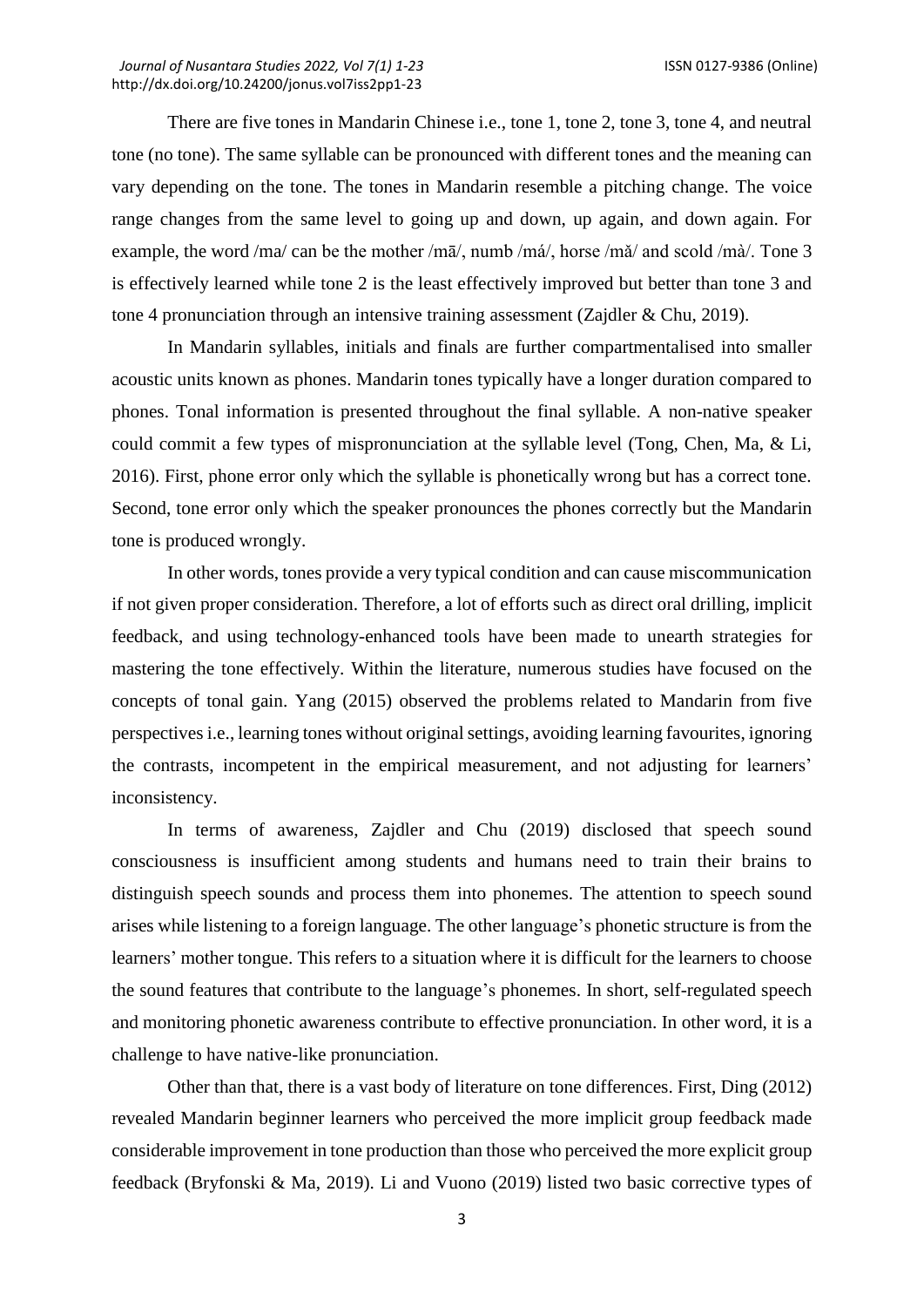feedback in language learning, input-providing and output prompting. Implicit prompts such as clarification requests do not explicitly point out any errors while direct feedback in writing, also known as explicit feedback, accords learners with precise information about the mistake committed and ways to rectify it.

Indeed, there have been significant attempts to examine strategies for tone pronunciation gain, and it has been experimentally proven that oral drilling training could enhance Mandarin tones (Ding, 2012; Wang, Spence, Jongman, & Sereno, 1999). Furthermore, Bryfonski and Ma (2019) discovered that implicit feedback (working memory) produces a more significant improvement in tone production than explicit feedback.

More recently, it was demonstrated that innovation with technology-aided learning could enhance Mandarin learning. For example, first, researchers discovered that advanced mobile technology offers multimedia affordances such as access, recording, listening, and downloading dictionaries, thus enabling learners to improve their listening and speaking skills (Miangah, 2012). Second, the voice recording apps assist students in audio recording, thus enhancing the students' oral speeches (Ju, Mei, & Mohamed, 2017). Third, Tong et al. (2016) identified that most computer systems only provide pronunciation correctness as feedback known as segmental feedback. It focuses on the pronunciation accuracy of individual phonetic units (Witt, 2012), and suprasegmental feedback, which focuses on rhythm, stress, and intonation of the non-native speech (Cucchiarini, Strik, & Boves, 2000). The researchers further noticed that the feedback was not informative for the learners, thus proposing a contextaware multilayer framework for Mandarin mispronunciation detection. The framework incorporated the context information in the detection process and provided phonetic, tonal, and syllabic level feedback. Researchers further revealed that the context awareness as proposed by the framework has improved the mispronunciation detection performance in all three levels.

In fact, tonal change plays a vital role in semantic activation in the process of speech input recognition (Zhou, Qu, Shu, Gaskell, & Marslen-Wilson, 2004). Tong et al. (2016) proffered a framework incorporating context-awareness in Mandarin pronunciation training that enhanced students' mispronunciation detection performance. In short, most of the research in tone revolves around native-like pronunciation as exposure to Mandarin Chinese, which can facilitate tonal identification (Hao, 2012; Yang, 2015). Thus, a native-speaker's remedy strategy called Campus Buddies was executed to improve non-native learners' oral ability with the following research questions: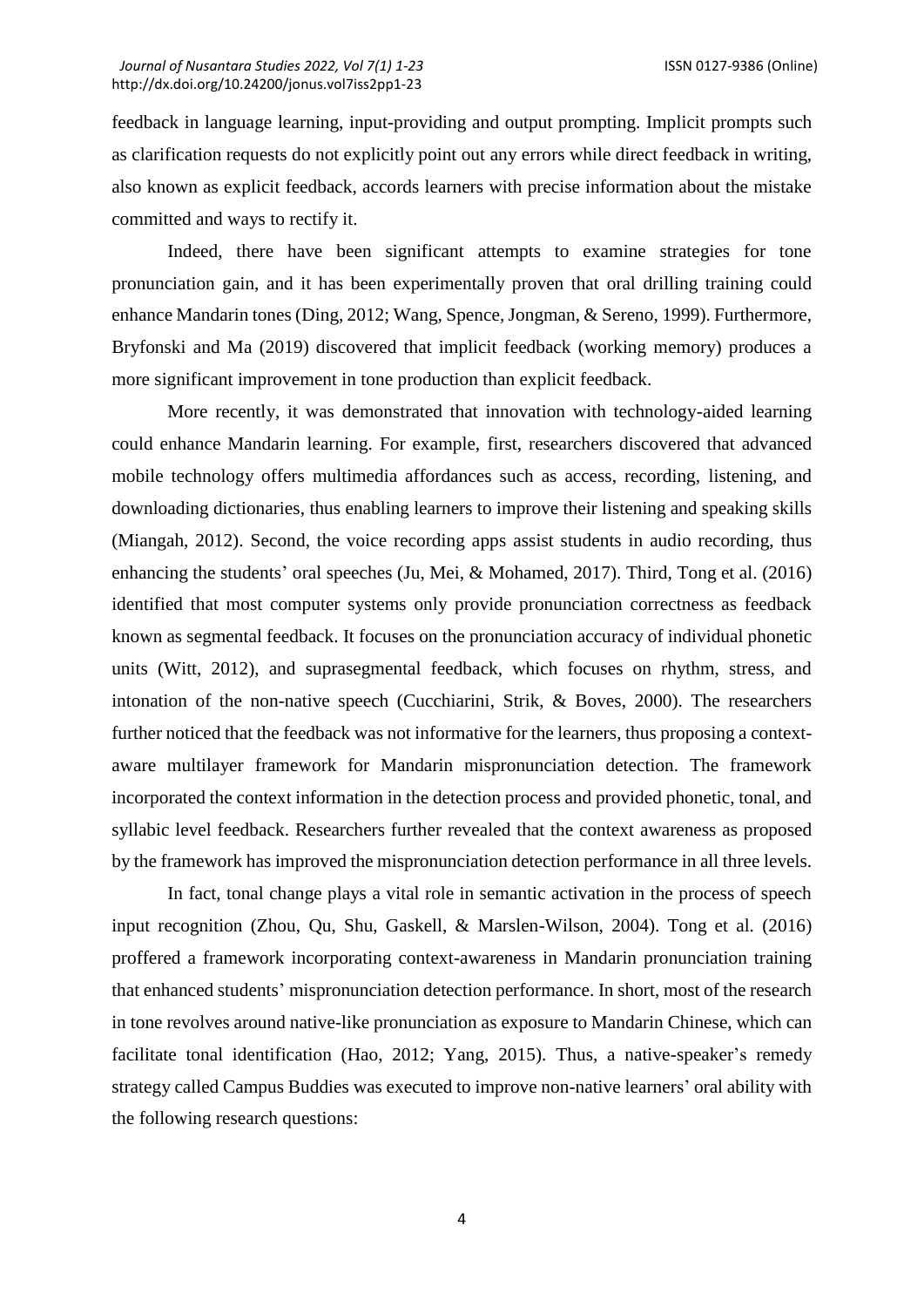- i. What are the strengths, weaknesses, content learned, and suggestions of the remedy programme perceived by non-native students?
- ii. Is there a difference in the impact of students' learning, native speakers and remedy programme between different genders?
- iii. Is there a correlation between Chinese speakers and students' Mandarin learning?
- iv. Is there a difference in the scores between pre- and post-tests of content learned?

## **2.0 LITERATURE REVIEW**

## **2.1 Importance of Tone Pronunciation**

Many studies have consistently reported on the importance of tones. Thomson and Derwing (2015) indicated that pronunciation instruction is effective and frequently leads to significant improvement. The growing number of studies on this matter denotes the field is multiplying. Nevertheless, there are inconsistencies in writing requirements which restrict replicability. The study believed explicit instruction of phonological forms upholds a significant impact as it provides students with phonetic information. Providing comprehensive education is crucial and a skilled instructor can determine learners' pronunciation needs. It insinuates that foreign language learners require support in building confidence to have the skills to interact with native speakers (Liu & Fung, 2004).

As a case in point, an instructor provides input to serve as a scaffold in oral recast and direct feedback. Oral recasts also afford phonological information that may help acquire features phonologically (Benati & Batziou, 2019). Although immediate written or explicit feedback may be characterised as a scaffold for more complex features, learners can carefully process the corrections over time. However, they may hamper communication and position an enormous cognitive burden on the learners.

Hussein et al. (2011) discovered that listeners having high contact with the Chinese attained higher accuracy than those who had less interaction with native speakers. The study suggested that it is challenging to discriminate between the second, third, and neutral tones, with the third tone representing the most significant challenge. When Pinyin transcription and Chinese characters are prepared, the learners' tone correctness shows improvement. The researchers postulated lower correctness rate when confronted with mere German cues. This is probably related to the increased memory load. Further tests should be conducted to verify whether the results are related to actual pronunciation problem or whether German learners have difficulties memorising and retrieving tonal features. The results also showed that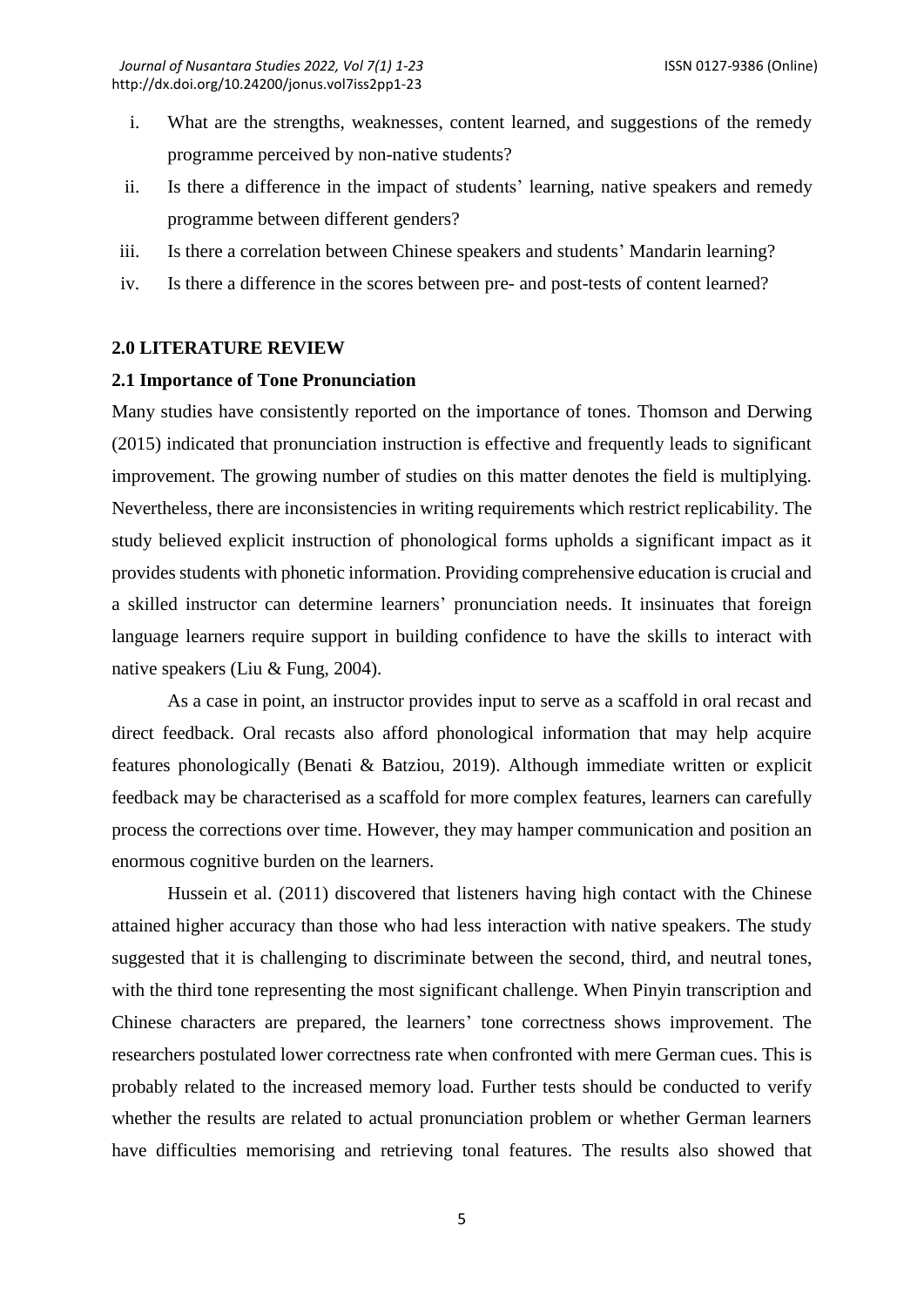students' tonal confusion had regular and irregular patterns. Besides, the critical finding attested that contact with Mandarin Chinese could facilitate tonal identification (Ding, 2012).

In the literature, there is an extensive theoretical and experimental evidence describing the importance of tone pronunciation. Hao (2012) assessed the differences in tone acquisition between second language tonal and non-tonal learners. The results demonstrated that both groups' first language backgrounds differed in their perception and production of tones. The three findings identified no significant difference between the performance and tone perception and production. The tonal similarities also slightly represented learners' difficulty in acquiring Mandarin tones.

Additionally, Long (1981) emphasised that native and foreign-language speakers have different ways of modifying their conversations' contents to reach the same understanding. Ellis (2005) suggested that interaction in the second language plays an essential role in developing second language proficiency and if both input and output are required for language acquisition. In other words, language learners who receive comprehensible input and immerse in real-life contexts can enhance their communication skills. Unfortunately, most learners encounter problems in enhancing communication ability, such as the lack of time or motivation (Lys, 2013) to practice the target language in or outside the traditional classroom.

Brown, Collins, and Duguid (1989) argued that knowledge could be extracted from a part of a product, an activity, context, and culture when it is developed and used. Specifically, the more chances of language interaction with native speakers, the more the learners could obtain the knowledge and understanding of using the target language properly, thus optimising language skills. Therefore, according to the sociocultural theory, there must be an effective way of delivering the new language elements, such as pronunciation, vocabulary, and sentence patterns to ensure effective acquisition of the foreign language. However, the forms and levels of language acquisition that should be provided during the instructional process rely on the teacher's proper consideration.

Bryfonski and Ma (2019) examined the effects of a more explicit versus more implicit corrective feedback on Mandarin beginner learners' perception and production of Mandarin tones. The study investigated the acquisition of Mandarin tones among the beginners using a mixed-method design among adults who enrolled in a 14-week, one-on-one, synchronous computer-mediated communication course. Learners with more implicit group feedback made significant improvement in tone production compared to learners with more explicit group feedback.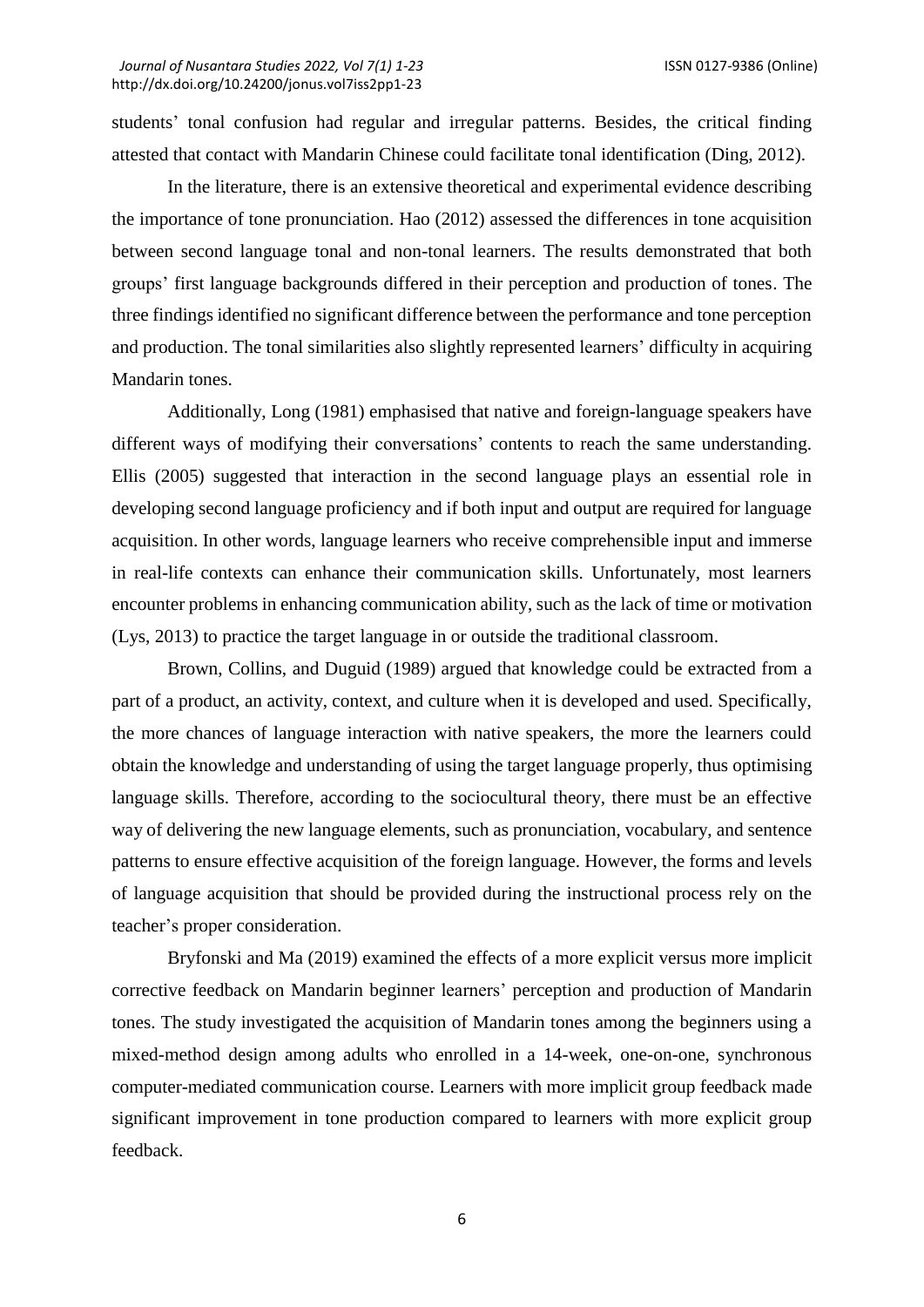## **2.2 Remedy Strategy**

Auditory training is accepted as a helpful strategy in the identification of non-native segmental distinctions. For example, in Wang et al. (1999) eight American Mandarin learners were trained to identify the four Mandarin tones appearing in various phonetic contexts in natural words produced by various native Mandarin talkers in eight sessions. Listeners' performances in the pre- and the post-tests were compared to determine their improvements. The result revealed an increase in trainees' identification accuracy.

Past studies were conducted to address the language mispronunciation using advanced technology, for example Tong et al. (2016) proposed a framework incorporating contextawareness in Mandarin pronunciation training. The research of different mispronunciation levels used phone co-occurrence probability and vector space modelling. There was a multilayer framework that demonstrates different types of pronunciation errors separately. First, the framework did not consider the speaker's tone in the phone level mispronunciation detection. Second, the discriminative tone model was for mispronunciation detection and third, the phone and tone level detection results were used together to derive the syllable level feedback. The experimental results showed that the proposed method outperformed the conventional goodness of pronunciation (GOP) approach for pronunciation error detection.

Similarly, Godfroid, Lin, and Ryu (2017), in a web-based study of Mandarin tone training mediated by colour discovered an increase in scores from pre-test to immediate posttest and from pre-test to delayed post-test. Scores for item learning were higher than those for system learning at each of the post-tests. The learners enjoyed learning tones with colours. However, the scholars suggested that colour must be linked to a concrete object that helps make an abstract target for learning to optimise colour in the second language instruction. The approach might ease the learning with colour integration. The technique suits the digital natives' learning environment where colour always predisposes a prominent role in attracting them to education. The study provided information regarding colour, input enhancement of devices and a method of learning.

According to another study conducted in South Africa, teaching Mandarin as a second language can significantly boost academic achievement. Employing mixed research method by combining quantitative and qualitative approaches, Nel and Krog (2021) identified no significant correlation between learner preferences and Chinese phonetics. However, musical skills students performed better at the Pinyin phonics table from the quantitative data. Two themes emerged from the qualitative data, (i) the challenges of learning Chinese phonetics and (ii) the aspects to be considered in Chinese phonetics learning. Based on the integrated quantity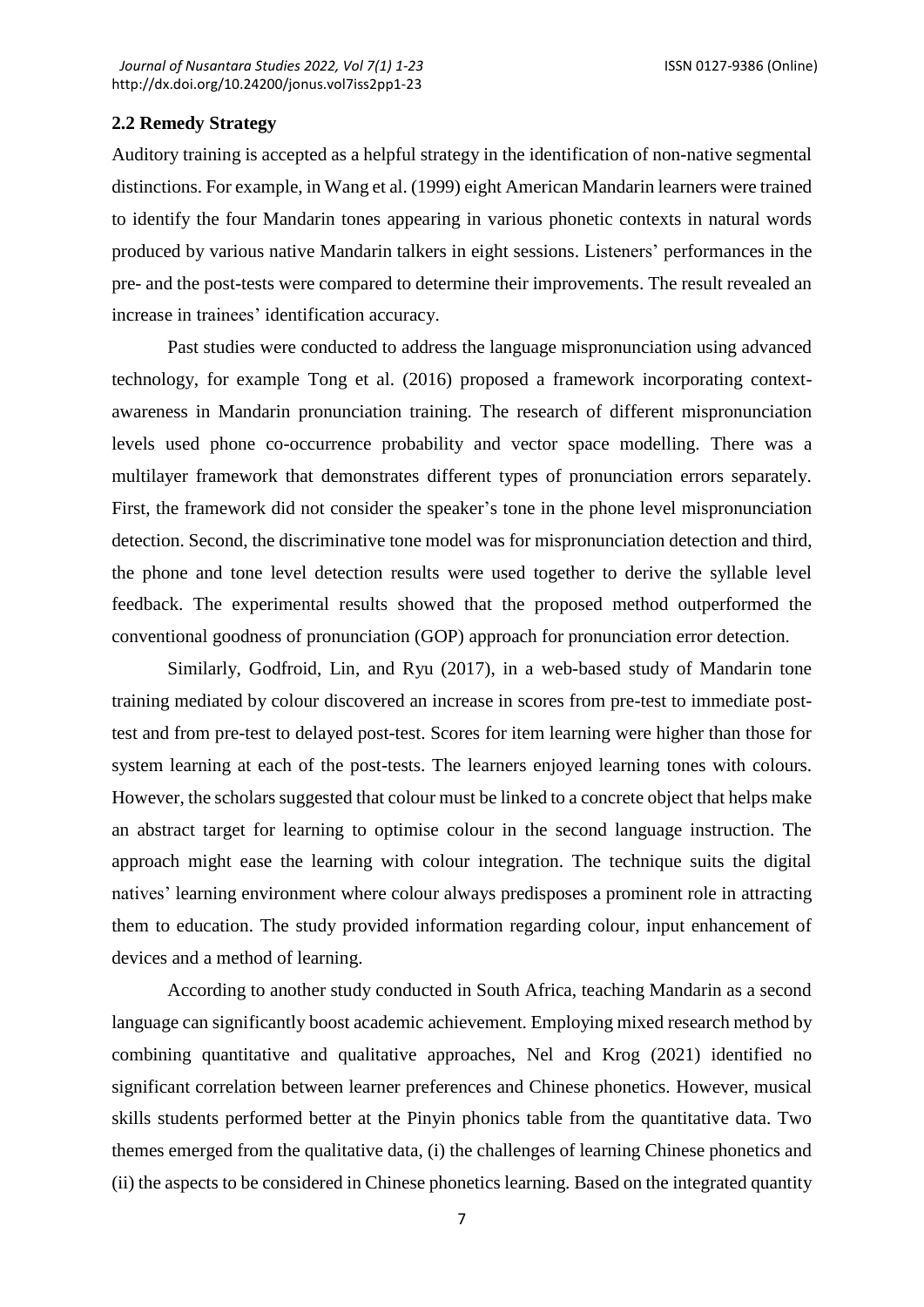findings, the results have contributed to the existing knowledge on the topic. In addition, the discovery revealed a recommendation for implementing a language-specific curriculum, taking into account the reading and writing of Chinese characters (De Man, 2017).

Previous studies have shown that contact with native speaker (Hussein et al., 2011), auditory training (Wang et al., 1999), implicit feedback (Bryfonski & Ma, 2019) and other variables influence students' pronunciation. Pronunciation instruction is crucial as it enhances students' oral competence. Most studies emphasised the importance of sociocultural learning in communication, highlighting the hindrances of time constraint, lack of motivation and other obstacles to practise the language. Despite the sizable influx of Mandarin pronunciation among foreign language learners, historical research on the mastery of oral Mandarin with native speakers remains scant. Based on the research gap, this study explored Mandarin verbal learning with native speakers to analyse the depth of the strategy, the native speaker, and the learning content that influence students' learning which hopefully can gather valuable insights about self-pedagogical practice and students' learning strategies.

## **3.0 RESEARCH DESIGN**

A quantitative classroom-based research was conducted to explore and examine students' attitude and opinions on three aspects i.e., students' learning, Chinese speakers/native speakers, and the Campus Buddies programme to elicit students' attitude, achievement, effectiveness, weaknesses, and suggestions specific to social context. The demographic details are explained in Table 1.

| Participants   | Details                              | Condition                                        |  |  |  |
|----------------|--------------------------------------|--------------------------------------------------|--|--|--|
| <b>Buddies</b> | 10 Chinese students                  | Expert in Mandarin—they scored A in their SPM    |  |  |  |
|                |                                      | certificate for Mandarin subject.                |  |  |  |
| Non-native     | 32 Malay students                    | All Mandarin Level 1<br>students who<br>learn    |  |  |  |
| learners       |                                      | Mandarin.                                        |  |  |  |
| Content<br>and | Topics:                              | The topics were chosen after discussion with the |  |  |  |
| related        | 1. To Greet (2 times)                | other foreign language lecture.                  |  |  |  |
| information    | 2. To Introduce (2 times),           |                                                  |  |  |  |
|                | 3. To Count Numbers (2 times)        |                                                  |  |  |  |
|                | 4. To Invite for Food (2 times)      |                                                  |  |  |  |
|                | 5. To Order Food and Drink (2 times) |                                                  |  |  |  |
|                | Meeting time: 10                     |                                                  |  |  |  |
|                | Learning time: one hour              |                                                  |  |  |  |

Table 1: Participants' details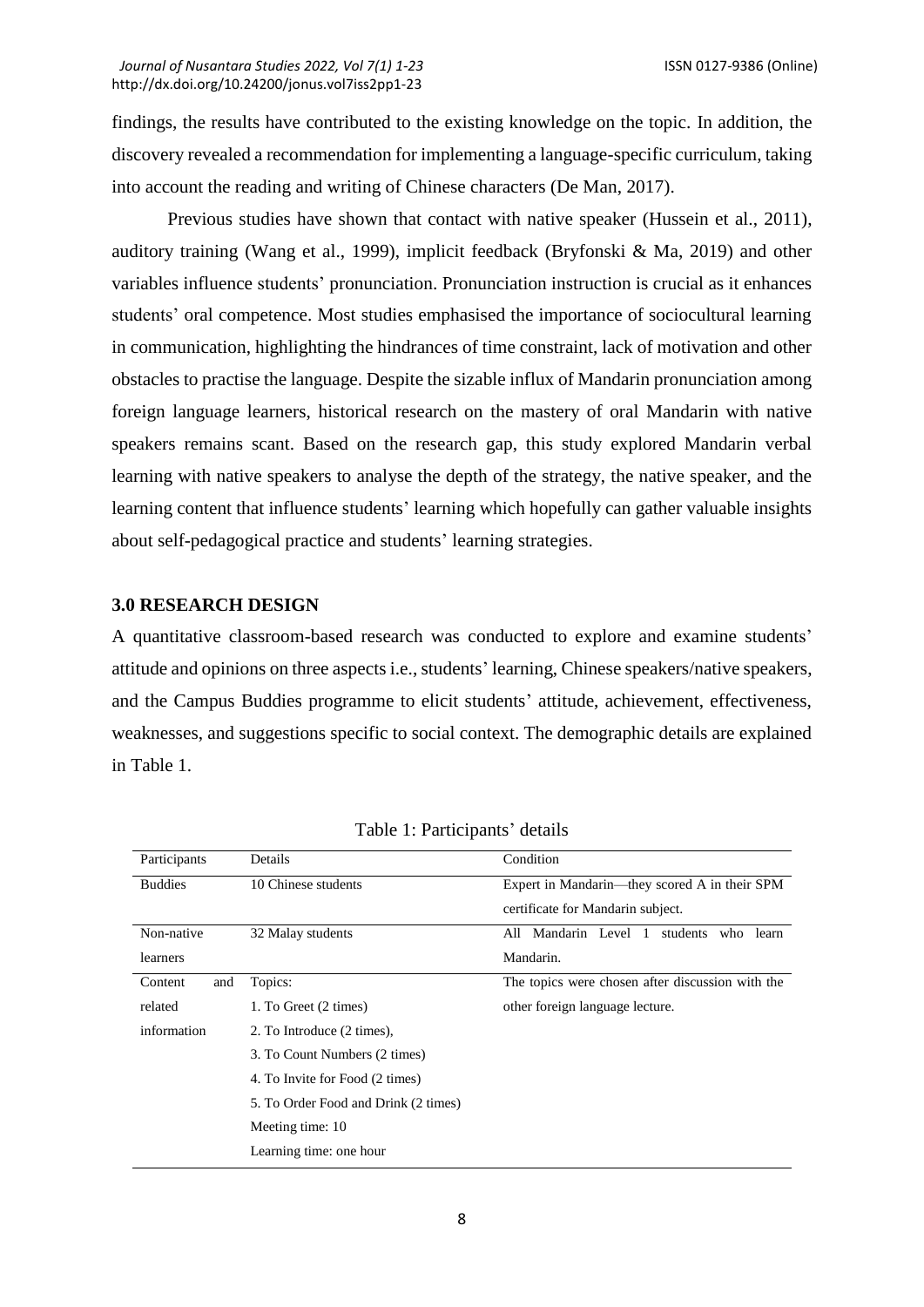The questionnaire was distributed to 32 students selected using purposive sampling who enrolled for Mandarin Level 1 in a higher learning institution. A total of 10 Chinese students (Campus Buddies), who outstandingly scored A for the Mandarin subject in SPM were appointed to be the teachers in the programme. The students learned five topics, including "To Greet", "To Introduce Oneself", "To Count Numbers", "To Invite for Food", and "To Order Food and Drink". Each lesson lasted an hour and was conducted 10 times throughout the entire semester (14 weeks). During the task, the native speakers were instructed to guide the learners based on the given topics. The participants were asked to answer the survey questions before the programme started and after it ended.

The survey was administered after the programme, intending to gauge learners' responses to the programme. At the same time, pre- and post-tests were conducted to determine the effectiveness of the programme. The questionnaire consists of three parts as illustrated in Table 2. Part A contains questions related to gender (one question), Part B includes questions related to the effectiveness of Campus Buddies (22 items), and Part C has inquiries related to the content learned (30 questions).

| Part          | Constructs                          | Questions |  |  |  |
|---------------|-------------------------------------|-----------|--|--|--|
| A             | Gender                              |           |  |  |  |
| B             | Effectiveness of native<br>speakers | 22        |  |  |  |
|               | (eight items)                       |           |  |  |  |
|               | The students (six items)            |           |  |  |  |
|               | CB Programme (eight items)          |           |  |  |  |
| $\mathcal{C}$ |                                     | 15        |  |  |  |
| Pre-test      |                                     |           |  |  |  |
| Post-test     |                                     | 15        |  |  |  |
| Total         |                                     | 53        |  |  |  |

Table 2: Details of the questionnaire

Afterwards, the data were quantitatively analysed using SPSS 26 software. The reliability was determined based on the 46 items used on the scale in assessing the effectiveness of Campus Buddies. The 18 items in the survey had a very high internal consistency level with Cronbach's  $\alpha$  = 0.987, indicating the selected items' reliability in measuring the construct.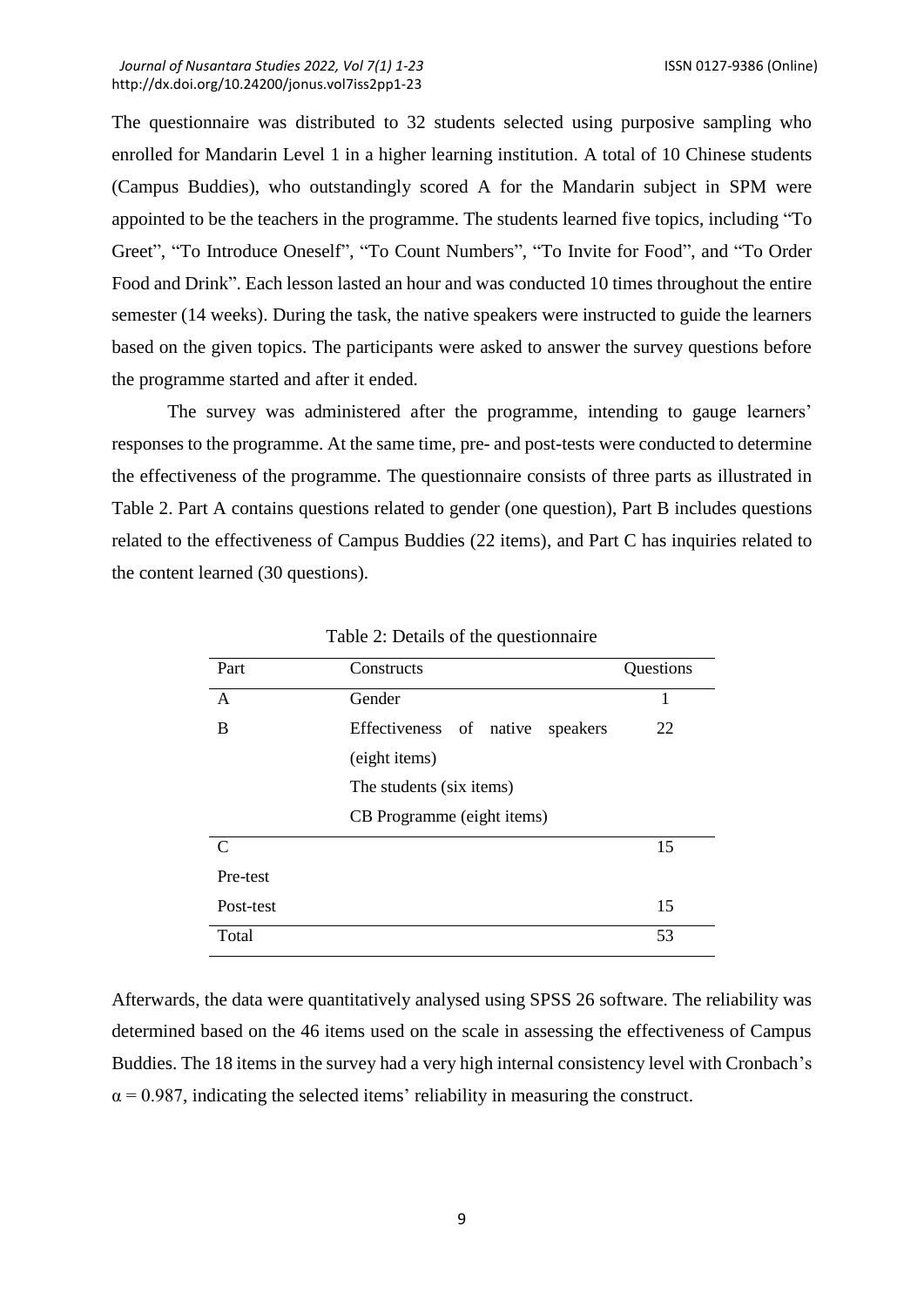## **4.0 ANALYSIS AND DISCUSSION**

## **4.1 Students' Learning**

The effectiveness of the Campus Buddies program was analysed and discussed according to the students and native speakers involved and the content of the programme itself. First, the three variables, students' learning, native speakers, and remedy programme, were compared against the gender of the respondents. Table 3 presents the results, showing no differences were found between male and female respondents. The *p*-values for students' learning is 0.914, Chinese speaker is 0.374 and programme Campus Buddies is 0.066.

Table 3: Students' learning, native speakers and programme Campus Buddies between

| genders    |               |        |           |             |                   |          |    |            |            |               |                       |
|------------|---------------|--------|-----------|-------------|-------------------|----------|----|------------|------------|---------------|-----------------------|
| Constructs | Gender        | Mean   | <b>SD</b> |             | Levine's Test for |          | df | $Sig. (2-$ | Mean       | Std.<br>Error | 95%<br>Confidence     |
|            |               |        |           | Equality of |                   |          |    | tailed)    | Difference | Difference    | of<br>Interval<br>the |
|            |               |        |           | Variances   |                   |          |    |            |            |               | Difference            |
|            |               |        |           | F           | Sig               |          |    |            |            |               |                       |
| Students'  | Male          | 2.4667 | .11547    | 3.764       | 0.062             | $-0.108$ | 30 | 0.914      | $-0.05057$ | 0.46648       | $-1.00325$<br>0.90210 |
| Learning   | Female 2.5172 |        | .79555    |             |                   |          |    |            |            |               |                       |
| Native     | Male          | 2.9167 | .14434    | 4.104       | 0.052             | 0.903    | 30 | 0.374      | 0.41667    | 0.46127       | $-0.52538$<br>1.35871 |
| speakers   | Female 2.5000 |        | .78632    |             |                   |          |    |            |            |               |                       |
| Remedy     | Male          | 2.8000 | .00000    | 6.238       | .018              | 1.911    | 28 | 0.066      | 0.27586    | 0.14432       | $-0.01977$<br>0.57149 |
| Program    | Female        | 2.5241 | .77720    |             |                   |          |    |            |            |               |                       |



Figure 1: The perceptions of students' learning

Students' learning attitudes are shown in Figure 1. It was found that 81% of the students always attended the programme with 75% of them perceived that their oral skills had improved and they completed all the assigned homework. Meanwhile, 65% of them perceived that they cooperated with native speakers, and 56% of the students were ready for the programme before the meeting. The students perceived that they had learned Mandarin words, pronunciation, sentences, conversation, and others in students' learning. Additionally, all students admitted to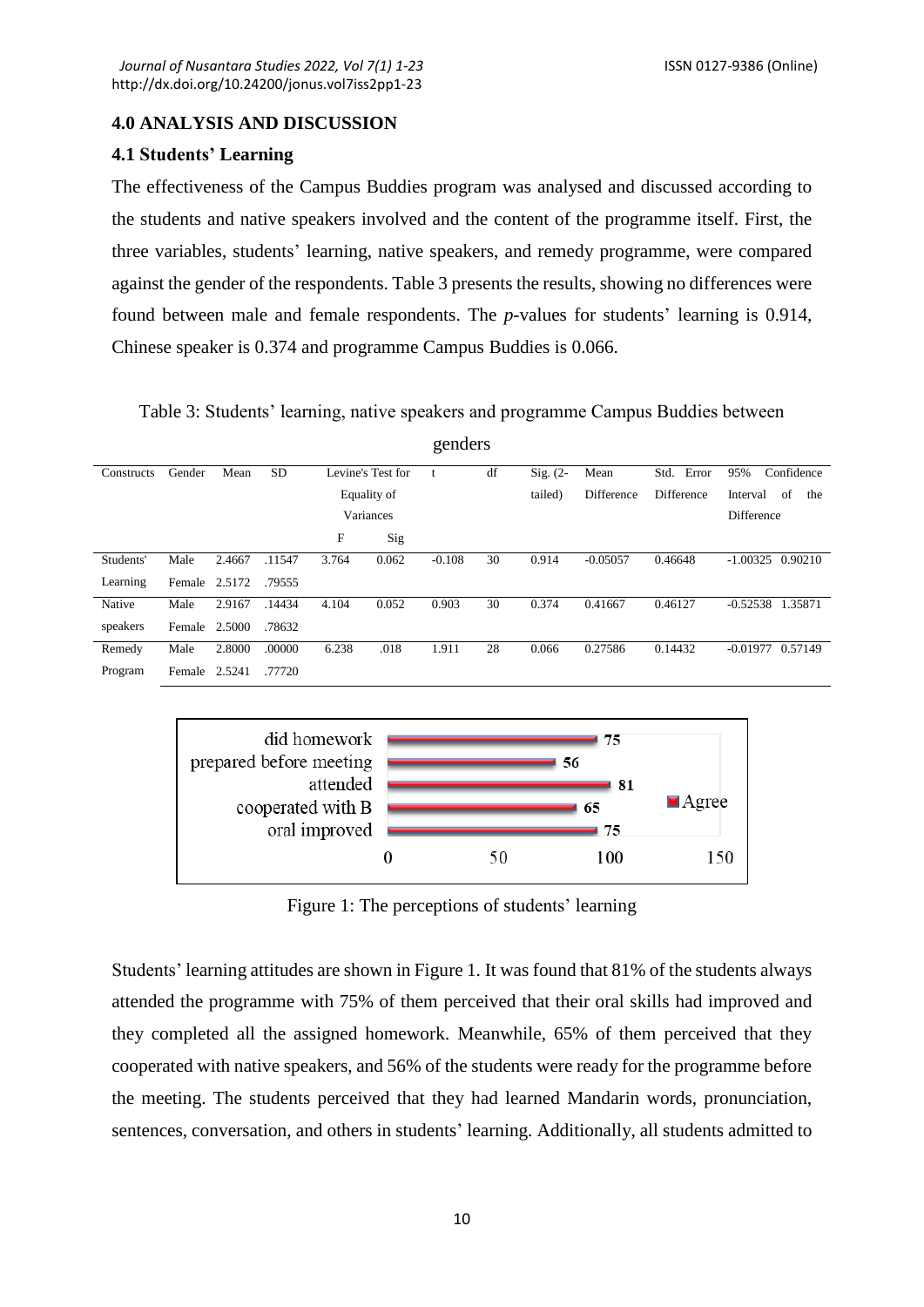wanting to learn through the help of native speakers, and most of them prepared themselves for the remedy programme.



Figure 2: Things students have learned

The learning items perceived by non-native students are next on the list as shown in Figure 2. In the remedy programme, the students learned more about conversation and pronunciation (31%). They also learned words (16%), sentences (13%), and others (9%). To put it another way, students learned how to converse in Mandarin as all the determined items represented the qualities related to speaking skills.

## **4.2 Native Speakers**

Native speakers refer to the Chinese students who helped the non-native learners learn Mandarin during the programme. Figure 3 depicts that the non-native students discerned the native speakers as having both positive and negative characteristics.



Figure 3: The characteristics of native speakers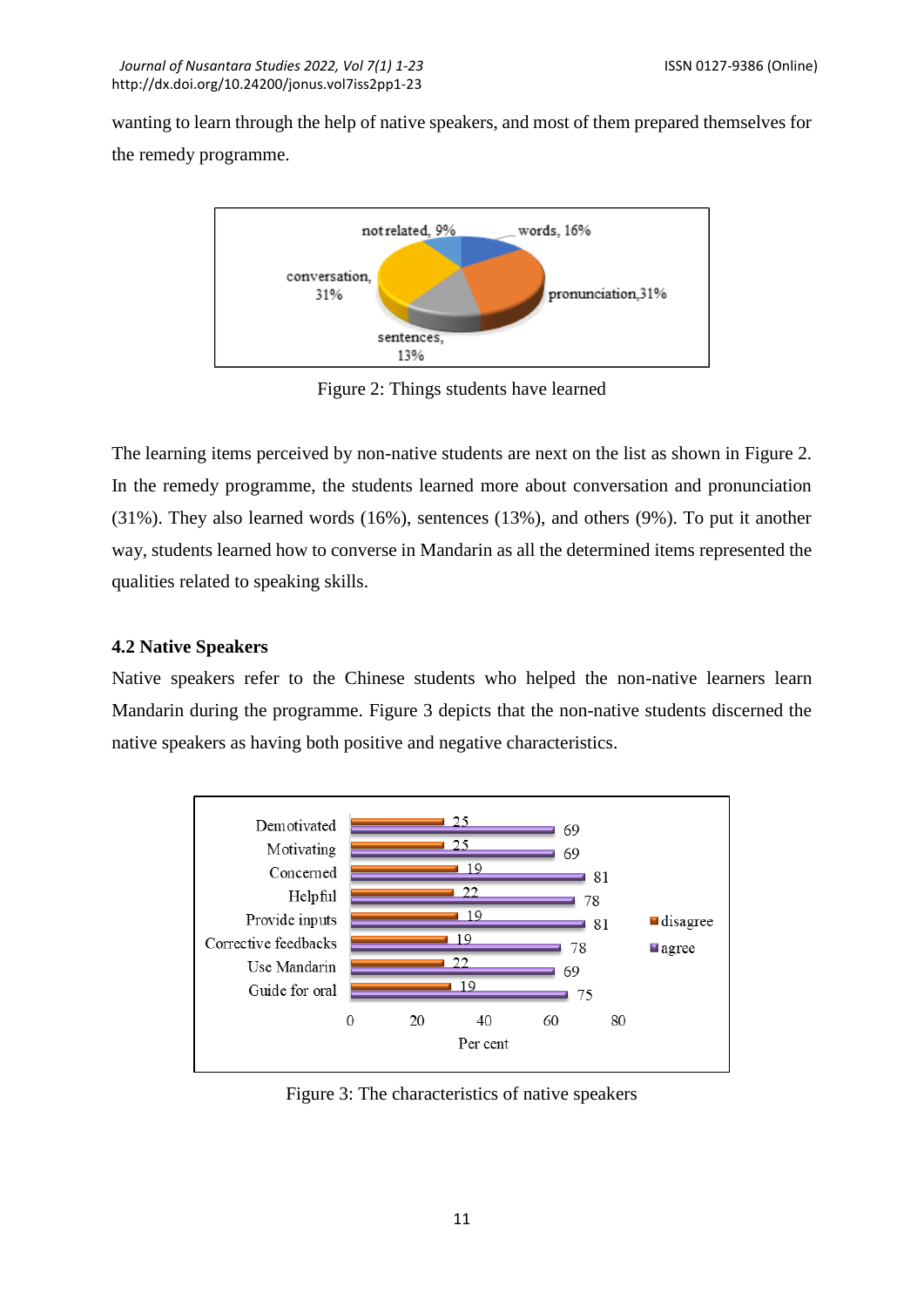Figure 3 describes the students' perceptions of the native speakers' attributes. The positive traits comprised the following results, i.e., motivating (69%), concerned (81%), helpful (78%), providing inputs (81%), giving corrective feedback (78%), guiding them to learn oral (75%) and using Mandarin during the programme (69%). However, 69% of the students disclosed that some of the programme's native speakers demotivated them from learning Mandarin. In this case, the students assumed that the native speakers were responsible for the programme. Nevertheless, the students perceived the highest rate on providing inputs, being concerned, and helpful, while the negative attribute showed only 69% of the students felt demotivated.

A correlation test depicted in Table 4 was conducted to investigate the relationship between Chinese speakers and students' learning. The results of  $r = 0.586$  and  $p = 0.000$  implied a moderately strong relationship between these variables. It could mean that there were other factors influencing students' learning besides the guidance of the Chinese speakers.

|                                                              |                                                               | Chinese  |                    |  |
|--------------------------------------------------------------|---------------------------------------------------------------|----------|--------------------|--|
|                                                              |                                                               | speakers | Students' learning |  |
| Spearman's rho Chinese speakers                              | Correlation Coefficient 1.000                                 |          | .586**             |  |
|                                                              | Sig. (2-tailed)                                               |          | .000               |  |
|                                                              | N                                                             | 32       | 32                 |  |
|                                                              | Students' Learning Correlation Coefficient .586 <sup>**</sup> |          | 1.000              |  |
|                                                              | Sig. (2-tailed)                                               | .000     | ٠                  |  |
|                                                              | N                                                             | 32       | 32                 |  |
| **. Correlation is significant at the 0.01 level (2-tailed). |                                                               |          |                    |  |

Table 4: The relationship between Chinese speakers and students' learning

# **4.3 Campus Buddies Programme**

Figure 4 shows that students were told to evaluate the programme and share their views on the changes in their learning.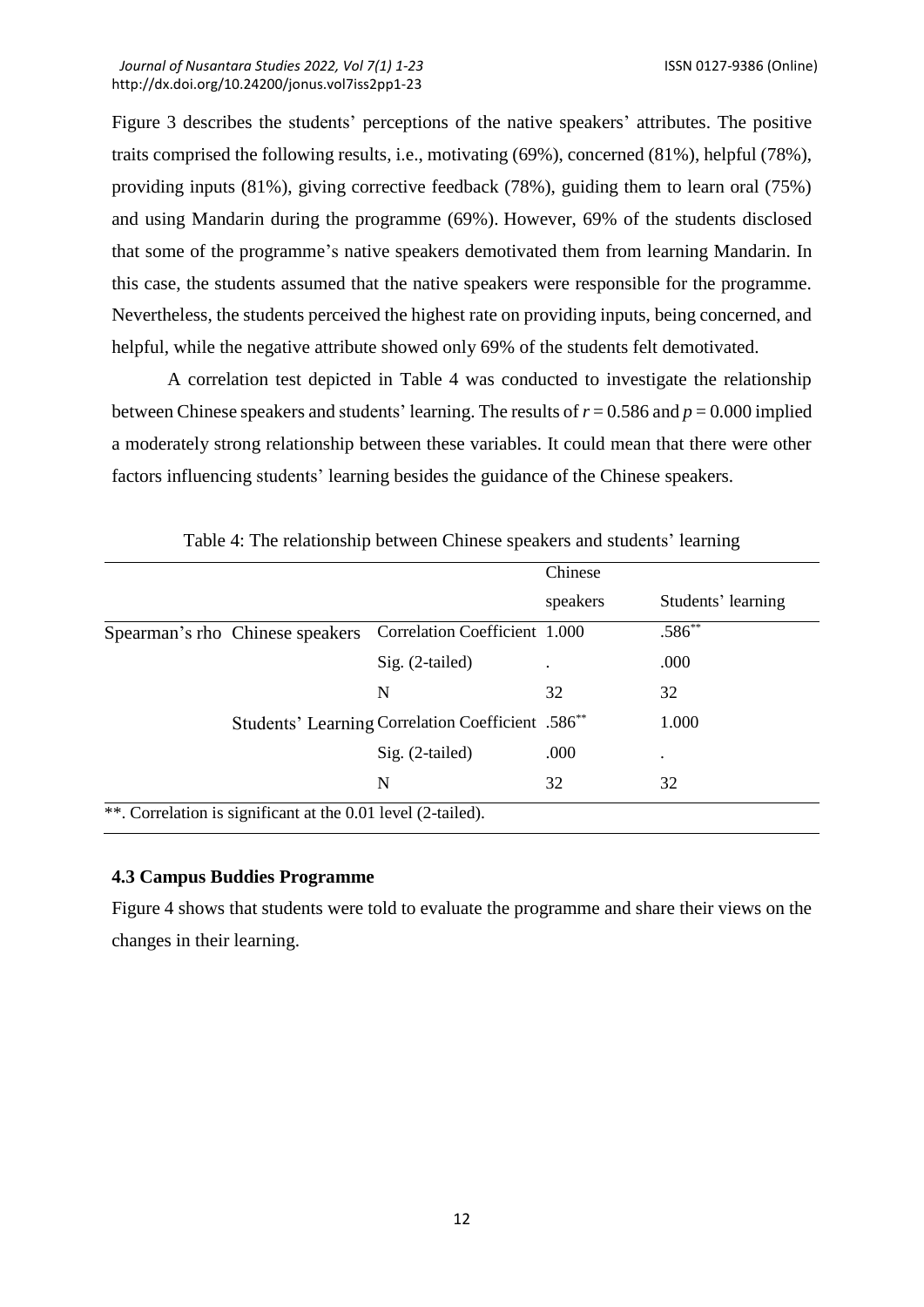

Figure 4: The perceptions towards Campus Buddies programme

Figure 4 illustrates that more than 80% of the respondents believed that the programme influenced their Mandarin oral learning. They sensed that their confidence in speaking Mandarin improved (96.9%), the native speakers helped them orally (93.8%), their Mandarin achievement was enhanced (90.6%), and this programme should be continued in the future (90.6%). Lastly, 87.5% of them agreed that they enjoyed the technique of learning Mandarin through the assistance of native speakers. In short, the help of native speakers has contributed to the increase of confidence in learning to speak Mandarin.



Figure 5: The strength of Campus Buddies

Figure 5 illustrates that the programme's highest strength was it provided the students with opportunities to interact with native speakers (28%). In addition, it was an enjoyable way of oral learning (25%), the students learned to converse with the language (25%), they were able to practise engaging in conversation (13%), and they became confident (7%) by participating in this programme. In short, the result portrayed the students' satisfactions in learning oral Mandarin with the help of native speakers.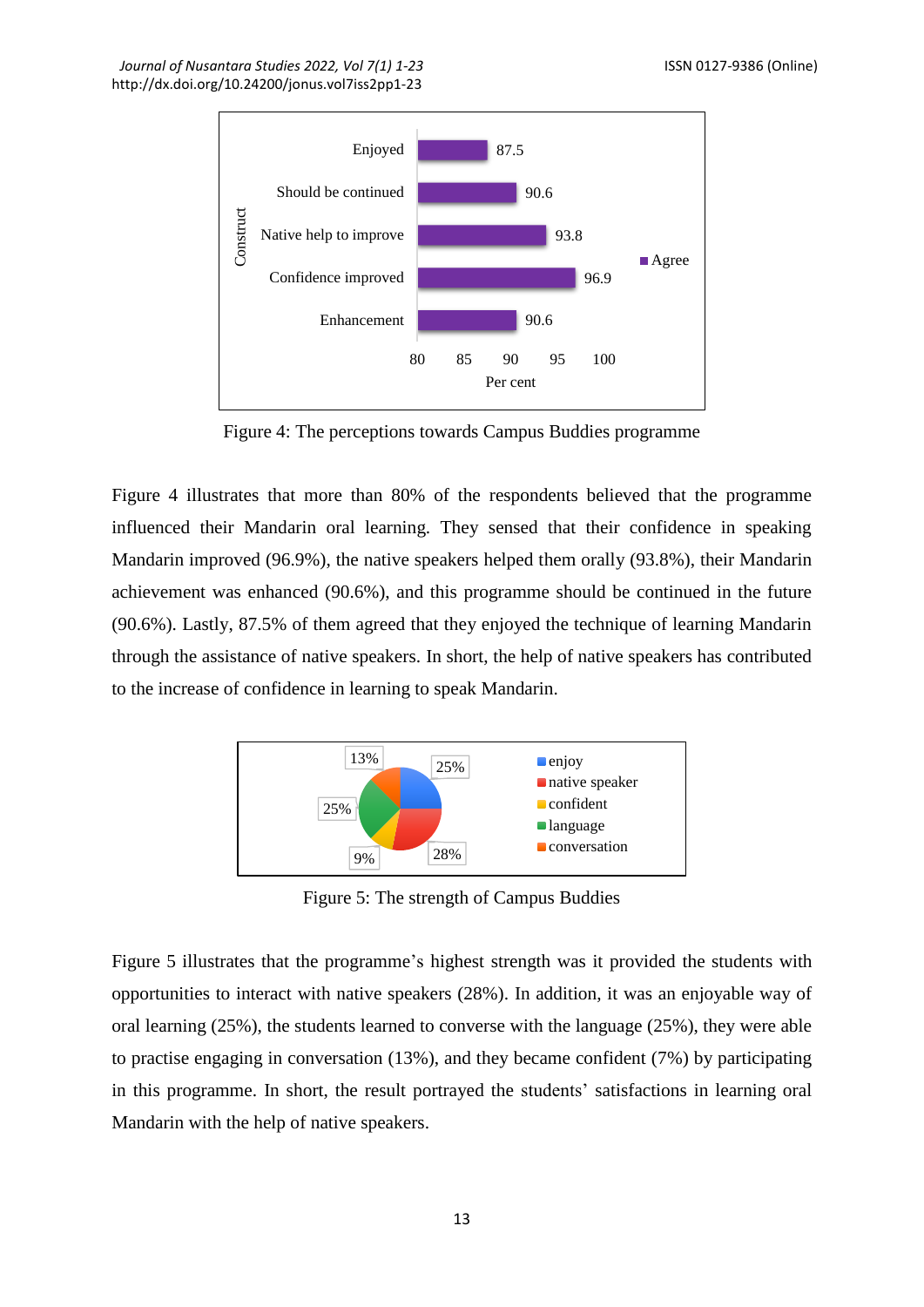

Figure 6: The weaknesses of Campus Buddies

Conversely, Figure 6 shows the weaknesses of the programme as perceived by the respondents. Most of the students (34%) did not detect any defect throughout this programme. In comparison, 28% of them perceived that time was the primary constraint. It was challenging to assemble all students from different courses (the Mandarin students were from various programmes) to meet at a specific time. The other weakness mentioned by the students was related to the native speakers (25%), and the problems stemmed from the participants themselves (13%). Overall, this programme was well accepted by the students despite having some weaknesses (66%), thus further adjustment to improve its efficiency in the future is recommended.



Figure 7: Suggestions to improve Campus Buddies

Students' suggestions to improve Campus Buddies are delineated in Figure 7. The students regarded that the remedy programme should have more activities to enhance their oral skill (34%), to plan more frequent meeting times (28%), to be continued in future (13%), and to have a suitable place for the meeting (12%). In comparison, others (13%) did not suggest anything. Nevertheless, the results implied that students enjoyed and liked the programme, and consequently suggested upgrading the programme.

In summary, the results revealed the students' desires to improve their spoken Mandarin and enjoyed learning Mandarin with the native speakers who were also their friends in the same university. Most native speakers demonstrated positive traits, responsibleness, and willingness to help them with their oral Mandarin. The result indicated general improvement, especially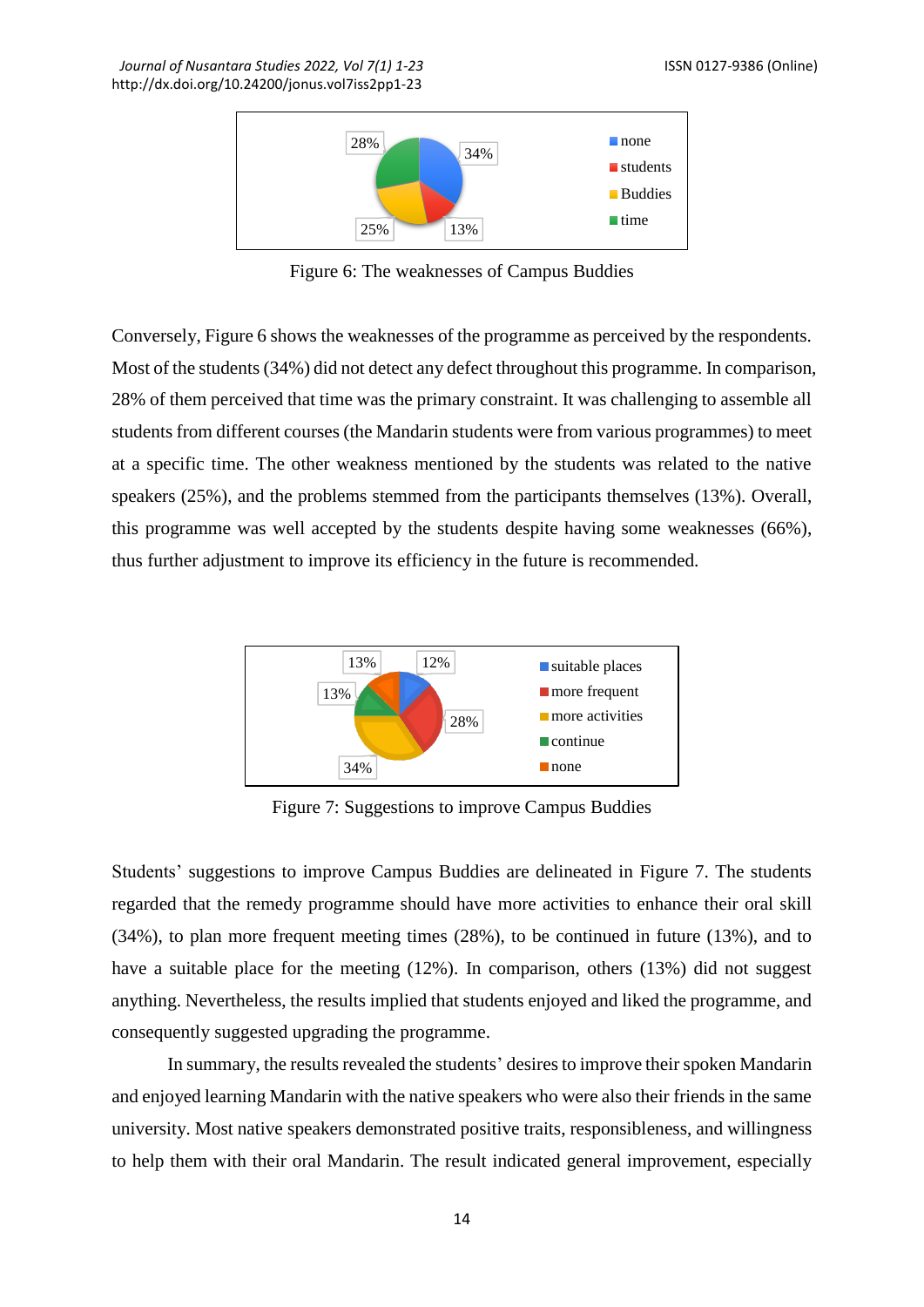the students' confidence level in conversing in Mandarin. On gender variables, there were no significant differences between male and female on students' learning, Campus Buddies programme and Chinese speakers. The students anticipated a continuation of this programme, with some adjustments, to benefit from the programme entirely.

## **4.4 Content Learned**

This study showed that students noticed an improvement in themselves and became more confident in oral Mandarin. Therefore, questions in Part C were asked and analysed as an attempt to examine students' growth based on the topics learned, including "To Greet", "To Introduce Oneself", "To Invite for Food", and "To Order Food and Drink". In Table 5, the *p*value of  $0.000 \, \ll .05$ ), indicates a significant difference between the scores of pre- and postremedy programme. The differences are shown in Figure 8.

|                    | Mean $(SD)$           |          |                  |         |
|--------------------|-----------------------|----------|------------------|---------|
| Variable           | <b>Before Program</b> | After    | T statistic (df) | P value |
| <b>Total Score</b> | .2500                 | 1.545673 | 5.524(31)        | 0.000   |

Table 5: The comparison of pre and post-tests



Figure 8: Content learned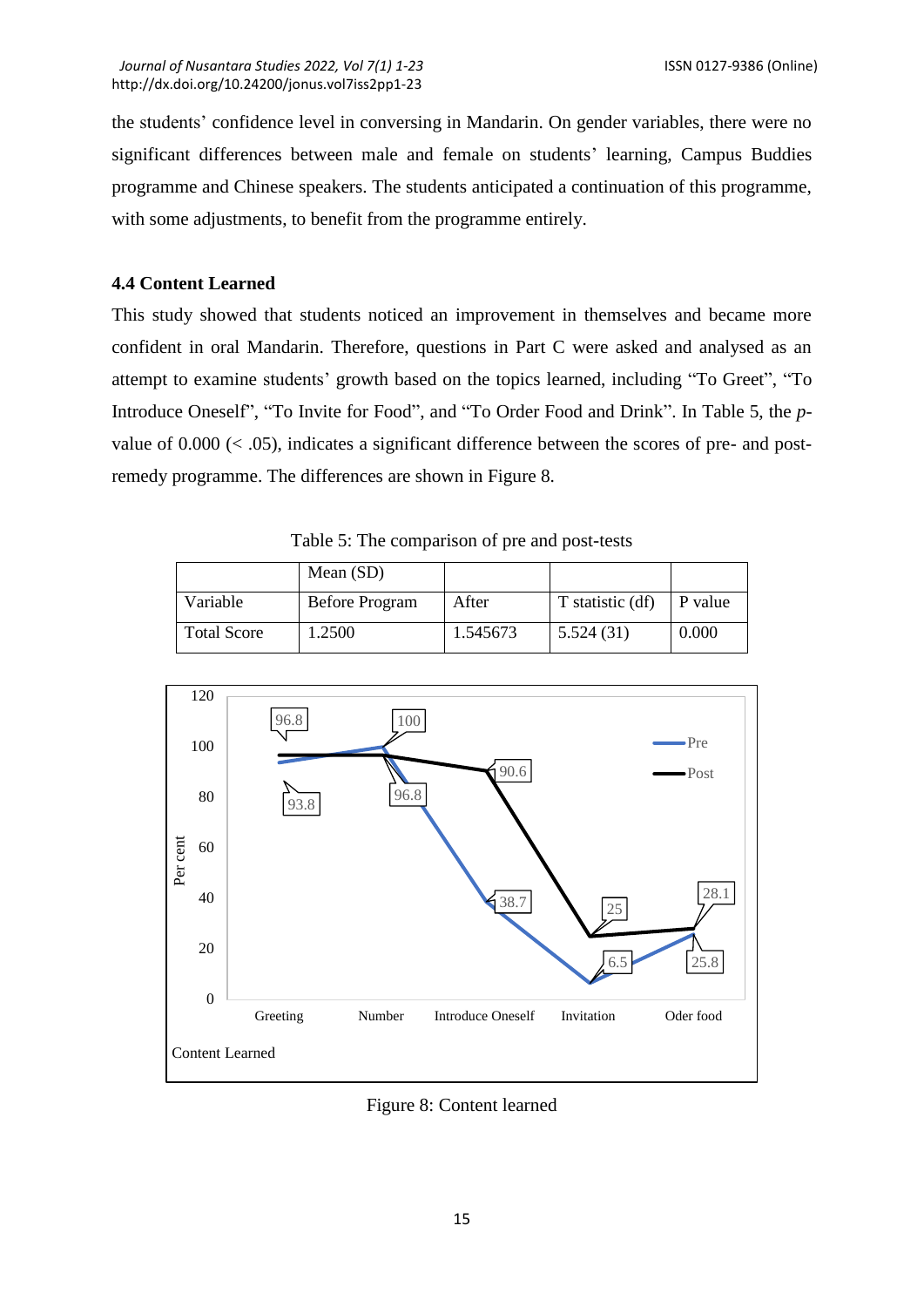Finally, Figure 8 displays students' learning performance regarding the content provided. The students admitted to having the greatest improvement in introducing themselves from 38.7% (pre-test) to 90.6% (post-test). They also agreed they had improvement in the topics of 'To Invite' from 6.5% (pre-test) to 25% (post-test); 'To Order Food' from 25.8 % (pre-test) to 28.1% (post-test); 'To Greet' from 93.8% (pre-test) to 96.8% (post-test). However, the 'number' score slightly decreased from 100% (pre-test) to 96.8% in the post-test.

#### **4.5 Discussion**

The present study has outlined several findings. First, learning to converse with native Mandarin speakers upgraded the students' belief that practising with native speakers enhances communication skills. Secondly, students proclaimed that they enjoyed and improved their confidence by practising their spoken Mandarin skill with native speakers. Thirdly, this study discovered that learning a language requires more language activities and a conducive environment, besides conversation and pronunciation. The extent to which students benefited from this programme relied on many personal, academic, linguistic, and cultural variables. The factors were deemed to have the potential to determine the degree to which students demonstrated improvement in their oral proficiency.

Next, the conversation practice with native speakers enhanced the students' communication skills. The result supports the study of Ding (2012) who stated that listeners who have high degree of contact with the Chinese attain higher accuracy compared to those who have less exposure to native speakers. The vulnerability with native speakers is crucial as the variation of Chinese lexical tones in words and sentences is complicated and challenging. Shih (2000) believed that foreign adult learners could learn tonal variation at the linguistic level in isolation if they have enough exposure to the Chinese language. In this sense, students should learn with the help of advanced speech technology. The pronunciation mistakes can be presented visually by comparing pitch contours and audibly through listening to the sound. As in many repeated sessions, learners' brains can overcome the mother tongue's constraints and develop a system to successfully recognise and produce Chinese tonal categories. The result is strengthened by Wang et al. (1999) which disclosed that auditory training increases trainees' identification accuracy.

On the other hand, intensive training can develop Mandarin pronunciation, which is in line with the findings in Zajdler and Chu (2019). Ergo, the learners can achieve more experience and knowledge using the target language by providing more language contact opportunities with native speakers, which enriches language skills. However, students' vocal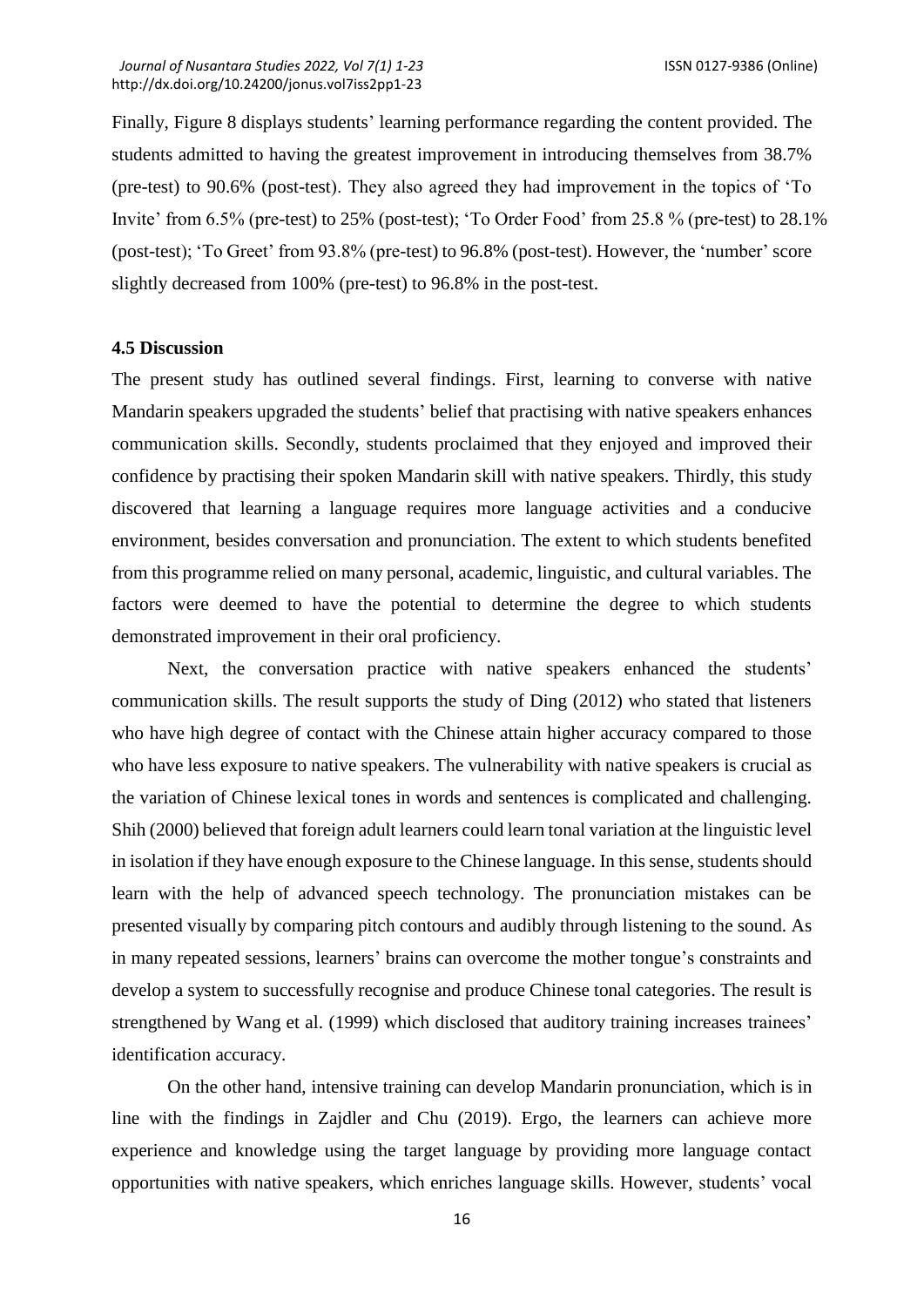performance may not indicate a significant difference between performance, tone perception and production. At the same time, their similarities did not substantially demonstrate learners' difficulty in learning Mandarin (Hao, 2012).

This study asserts that it is challenging to learn Mandarin, especially pronouncing the second and third tones. Besides, the direct feedback from native speakers may hamper conversation and impose vast cognitive stress on the learners (Benati  $\&$  Batziou, 2019), which is manifested by students' sluggish progress. However, the learners can carefully process the corrections over time from the explicit feedback. It shows that providing comprehensive instruction and a skilled instructor is crucial to determine learners' pronunciation needs. Furthermore, it indicates that foreign language learners need support in building confidence to acquire interaction with native speakers (Liu & Fung, 2004). This study also confirms that there are many factors influencing the experience of learning foreign language, and a focused curriculum should be designed for the selected context.

Next, there are several factors that enhance the enjoyment and confidence in students' speaking abilities. Inside or outside of the traditional classroom, inadequate time and motivation hinder conversation practice. This study showed that fun learning had motivated and improved individual confidence in using Mandarin for communication purposes. Ellis (1997) posited that motivation is under the variable of individual learner differences that affects educational outcomes. The result seems consistent with other research where learners who have more implicit feedback have better improvement than those who have more explicit feedback (Bryfonski & Ma, 2019).

The more strategies learners use, the more progress they can achieve in their language learning. In other words, motivation is essential in learning. Since a motivated learner will have a positive mindset for learning, he or she will be proficient at identifying the learning anxiety and overcoming the difficulties. This finding is parallel with Long (1981) who mentioned both native speakers and learners would try to modify the contents to reach the same understanding. The way of learning makes the students feel interested in trying a newly learned language to get the same point.

The critical challenge in education success is an adjustment to the different needs in students' learning. Apart from learning strategies, foreign language learners need assistance in developing the confidence to have the competence to interact with native speakers (Liu & Fung, 2004). Similarly, Brown et al. (1989) contended that learning could be discovered in the component of an activity, a product, context, and culture. Giving comprehensive tutoring is crucial, and a skilled trainer can ascertain learners' pronunciation and learning needs. Native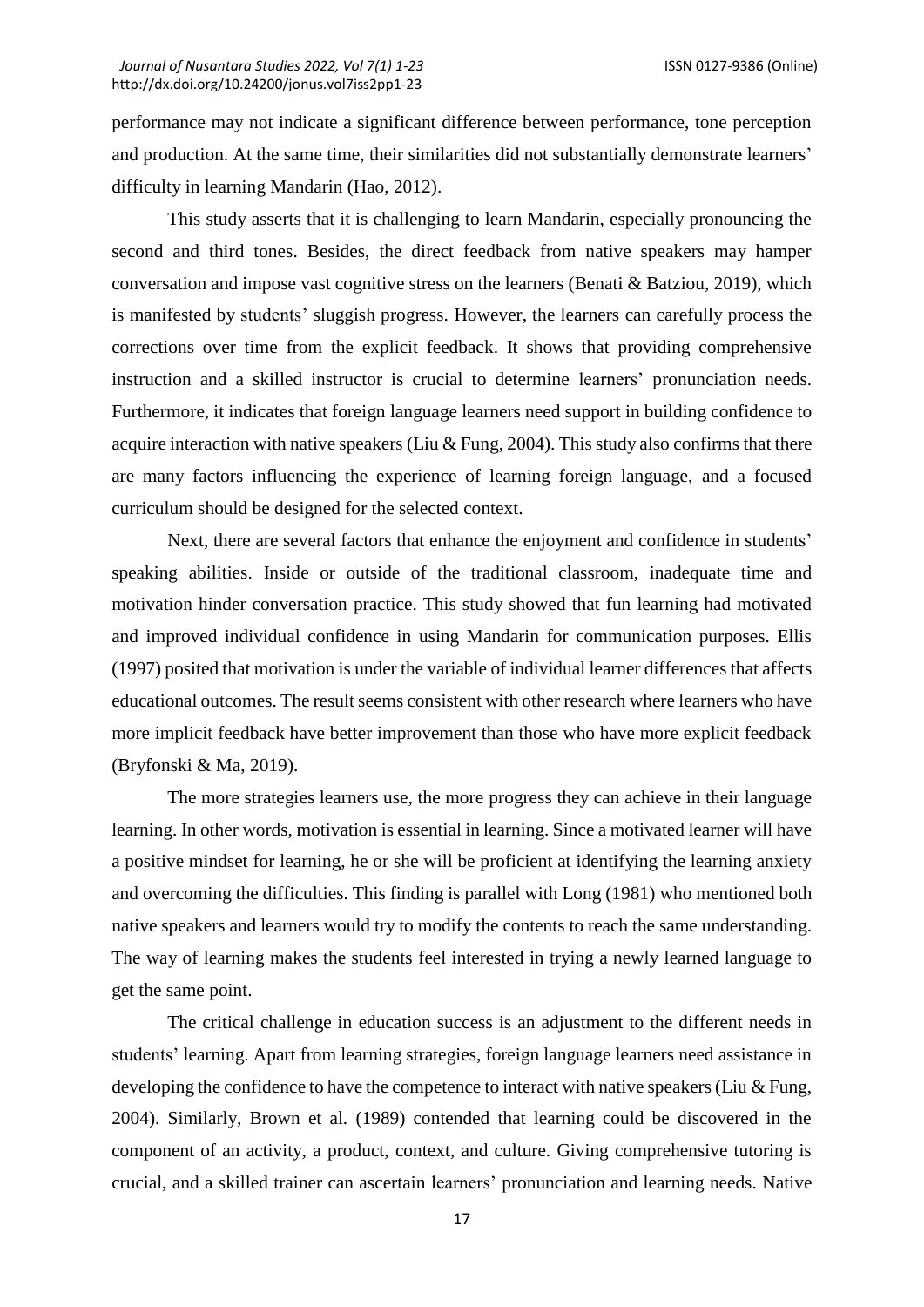and foreign language speakers have different ways of adjusting the contents of their dialogues to reach the same interpretation. In this programme, the native speakers were undergraduates who was not trained for coaching; hence educators need to plan and guide the native speakers to assist non-tonal foreign learners with their oral skill. Teaching is a unique task in which during the activity, instructors are required to devise multiple tasks and goals concurrently and flexibly. A teacher must reflect on how one's teaching approach can engage students in the subject taught and achieve the intended learning outcomes. In addressing all of the fundamental issues, a student needs to be trained and experience the process. Simultaneously, an effective instructor should understand the role of teaching and the way of learning.

In summary, in answering the first research question, the Campus Buddies program could improve students' oral Mandarin in terms of new vocabulary, accurate tone pronunciation, and confidence in speaking Mandarin. The respondents suggest having longer and more frequent training hours and having more language activities. The weaknesses include buddies' lack of experience in handling the training. In answering the second research question, the findings show there is no significant difference in the impact of students' learning, native speakers, and remedy programme between the genders. The results show that this study implies a moderately strong relationship between these variables. It could mean that there were other factors influencing students' learning besides the guidance of the Chinese speakers. Lastly, the study indicates a significant difference between the scores of the pre- and post-remedy programme.

## **5.0 CONCLUSION**

Peer guidance through native speakers becomes another approach to students' learning strategy to enhance their Mandarin oral ability. The finding in this study implicates that the non-native speakers experienced deep interest and, with the help of native speakers in tone-related conversations, became self-assured in conversing in Mandarin. Additionally, the students suggested having more activities and increasing the frequency of the programme in the future. The research findings have provided some feedbacks concerning the effectiveness of the current programme which is considered as a motivating strategy in students' oral learning. The results are essential in determining the right strategy in order to become fluent in conversing Mandarin. It is proposed that more research in different variables to be conducted to seek a correlation in different perspectives to enhance students' oral learning. Above all, people should take up the challenge of learning Mandarin as it can be a "ticket" to a lifetime of endless reward.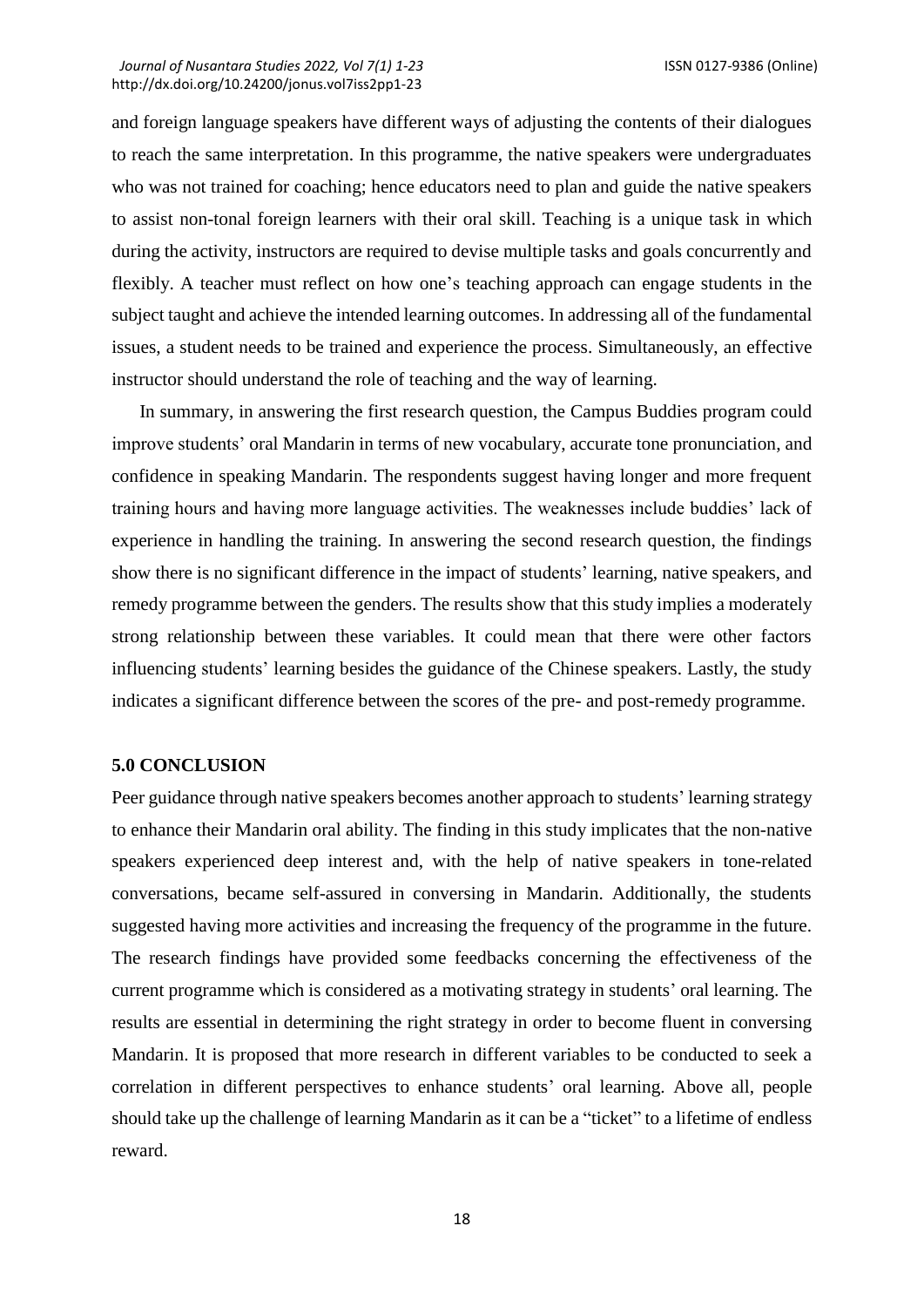#### **REFERENCES**

- Benati, A., & Batziou, M. (2019). The relative effects of isolated and combined structured input and structured output on the acquisition of the English causative forms. *International Review of Applied Linguistics in Language Teaching, 57*(3), 265–287.
- Brown, J. S., Collins, A., & Duguid, P. (1989). Situated cognition and the culture of learning. *Educational Researcher, 18*(1), 32–42.
- Bryfonski, L., & Ma, X. (2019). Effects of implicit versus explicit corrective feedback on Mandarin tone acquisition in a SCMC learning environment. *Studies in Second Language Acquisition, 42*(1), 1–28.
- Cucchiarini, C., Strik, H., & Boves, L. (2000). Quantitative assessment of second language learners' fluency by means of automatic speech recognition technology. *The Journal of the Acoustical Society of America, 107*(2), 989–999.
- De Man, M. (2017). *The Mandarin Chinese second additional language curriculum for South African schools: Considerations and possibilities.* (Unpublished master's dissertation). Stellenbosch University, South Africa.
- Ding, H. (2012). Perception and production of mandarin disyllabic tones by German learners. *In Proceedings of the 6th International Conference on Speech Prosody (pp. 378–381).* School of Foreign Languages, Tongji University, China.
- Ellis, R. (1997). *The study of second language acquisition* (5th ed.). Oxford University Press.
- Ellis, R. (2005). Principles of instructed second language acquisition [electronic version]. *System, 33*(2), 209–224.
- Godfroid, A., Lin, C. H., & Ryu, C. (2017). Hearing and seeing tone through color: An efficacy study of web-based, multimodal Chinese tone perception training. *Language Learning, 67*(4), 819–857.
- Hao, Y. C. (2012). Second language acquisition of Mandarin Chinese tones by tonal and nontonal language speakers. *Journal of Phonetics, 40*(2), 269–279.
- Hussein, H., Do, H. S., Mixdorff, H., Ding, H., Gao, Q., Hu, G., Wei, S., & Chao, Z. (2011). Mandarin tone perception and production by German learners. *In Proceeding of SLaTE Workshop on Speech and Language Technology in Education, Venice, Italy, August, 1–5* (pp. 149-152). ISCA Archive.
- Ju, S. Y., Mei, S. Y., & Mohamed, Y. (2017). Implementation of voice recording activities in improving Mandarin oral fluency. *European Journal of Interdisciplinary Studies, 9*(1), 56-61.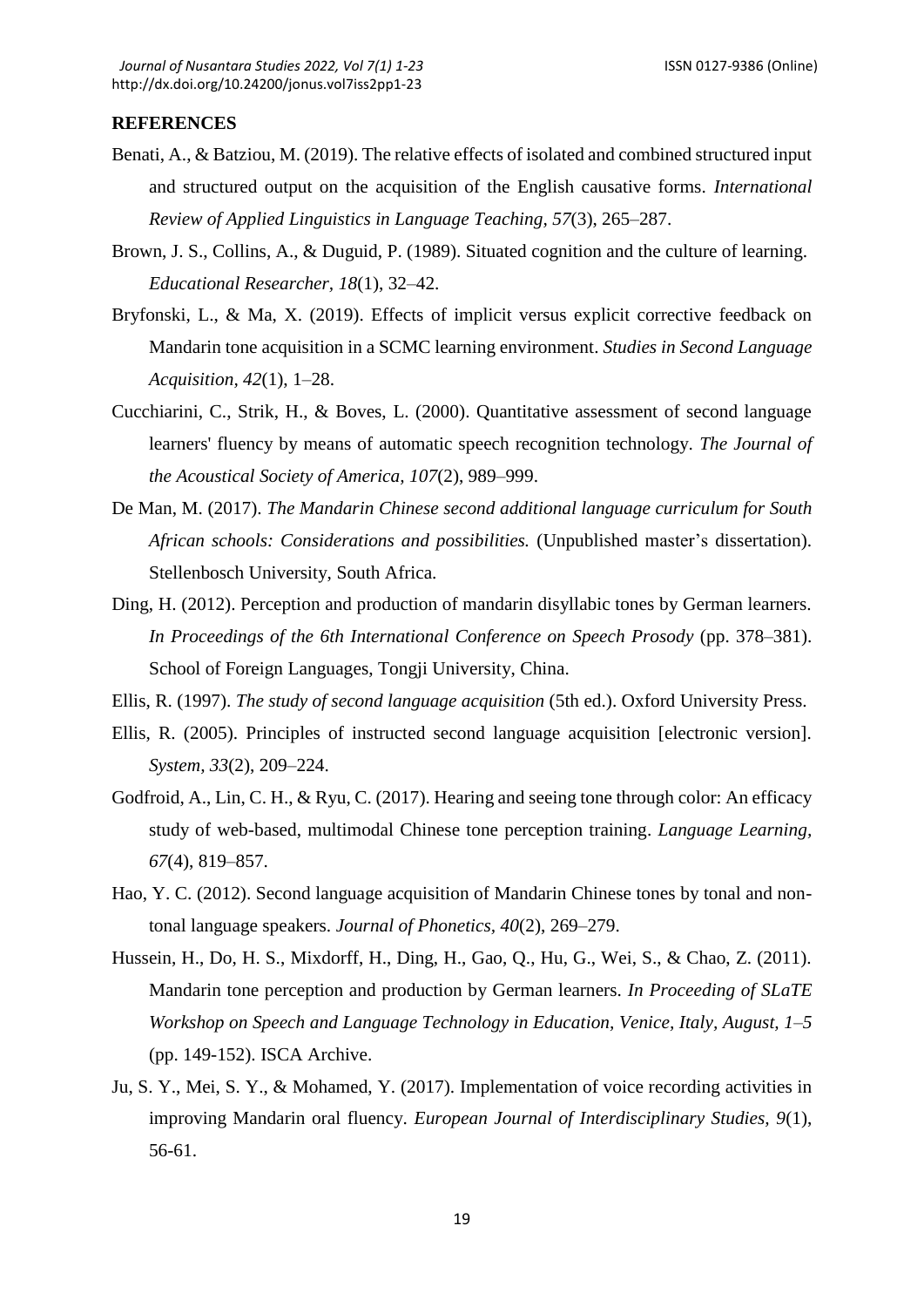- Long, M. H. (1981). Input, interaction, and second‐language acquisition. *Annals of the New York Academy of Sciences, 379*(1), 259–278.
- Lü, C. (2017). The roles of Pinyin skill in English-Chinese biliteracy learning: Evidence from Chinese immersion learners. *Foreign Language Annals, 50*(2), 306–322.
- Lys, F. (2013). The development of advanced learner oral proficiency using iPads. *Language Learning & Technology*, *17*(3), 94–116.
- Miangah, T. M. (2012). Mobile-assisted language learning. *International Journal of Distributed and Parallel Systems, 3*(1), 309–319.
- Nel, N. M., & Krog, S. (2021). Factors influencing the acquisition of Mandarin Chinese as a second additional language focusing on phonetics. *Participatory Educational Research, 8*(1), 1–27.
- Shih, C. (2000). A declination model of Mandarin Chinese. In A. Botinis (Ed.), I*ntonation: analysis, modelling and technology* (pp. 243–268). Kluwer Academic.
- Thomson, R. I., & Derwing, T. M. (2015). The effectiveness of L2 pronunciation instruction: A narrative review. *Applied Linguistics, 36*(3), 326–344.
- Tong, R., Chen, N. F., Ma, B., & Li, H. (2016). Context aware mispronunciation detection for Mandarin pronunciation training. *In Proceedings of the Annual Conference of the International Speech Communication Association, INTERSPEECH, 08-12 September* (pp. 3112–3116). Institute for Infocomm Research, Singapore.
- Wang, Y., Spence, M. M., Jongman, A., & Sereno, J. A. (1999). Training American listeners to perceive Mandarin tones. *The Journal of the Acoustical Society of America, 106*(6), 3649–3658.
- Witt, S. M. (2012). Automatic error detection in pronunciation training: Where we are and where we need to go. *In Proceedings of the International Symposium on Automatic Detection of Errors in Pronunciation Training (IS ADEPT).* (pp. 1–8). Fluential, Inc., Sunnyvale, United States of America.
- Liu, Y., & Fung, P. (2004). Pronunciation modeling for spontaneous Mandarin speech recognition. *International Journal of Speech Technology, 7*(1), 155–172.
- Li, S., & Vuono, A. (2019). Twenty-five years of research on oral and written corrective feedback in system. *System, 84*(1), 93–109.
- Yang, B. (2015). *Perception and production of Mandarin tones by native speakers and L2 learners.* Springer Heidelberg.
- Zajdler, E., & Chu, M. (2019). How Polish students develop Mandarin pronunciation through intensive training. *Applied Linguistics Papers, 2*(26), 103–115.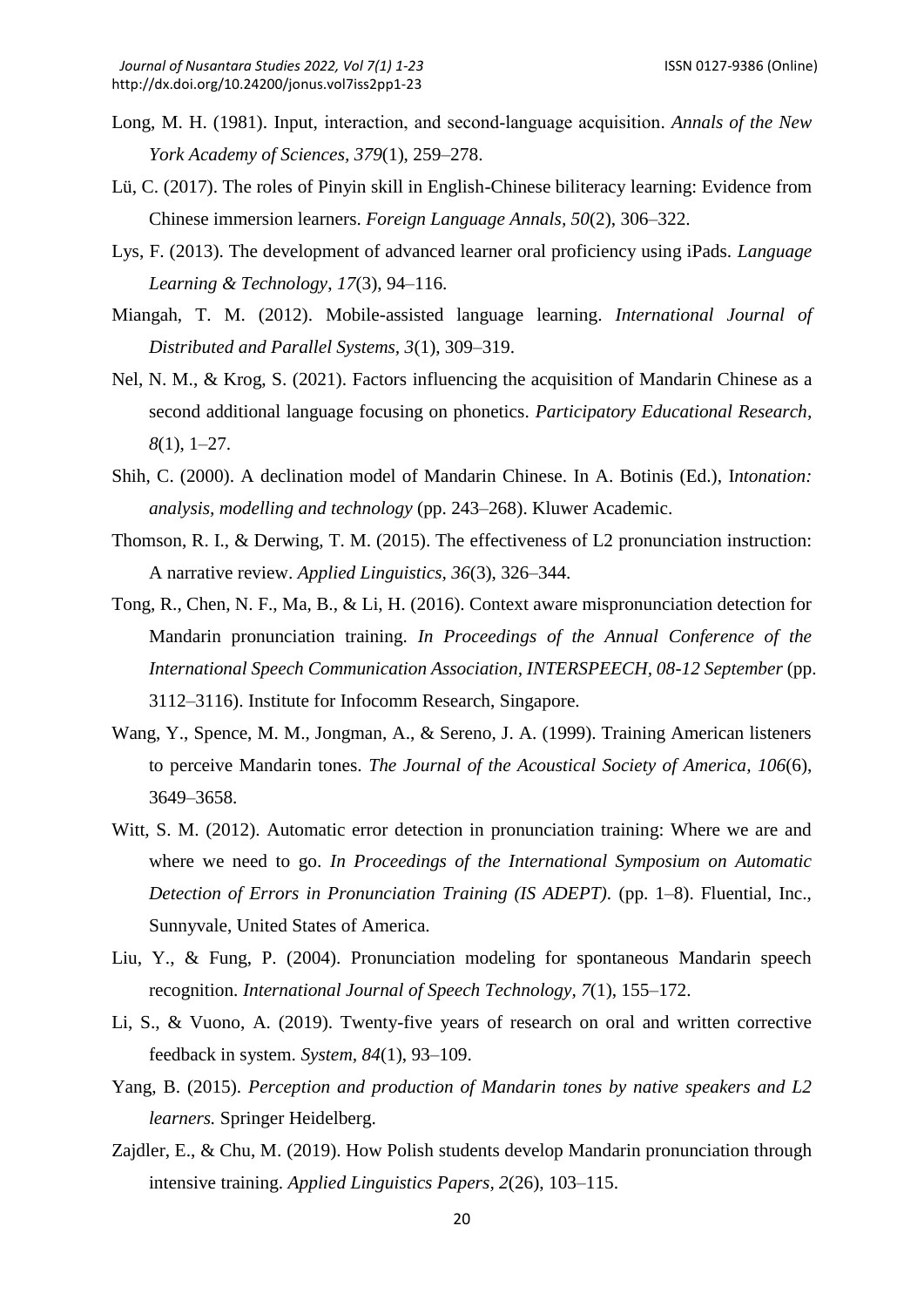Zhou, X.-L., Qu, Y.-X., Shu, H., Gaskell, G., & Marslen-Wilson, W. (2004). Constraints of lexical tone on semantic activation in Chinese spoken word recognition. *Acta Psychologica Sinica, 36*(1), 379–392.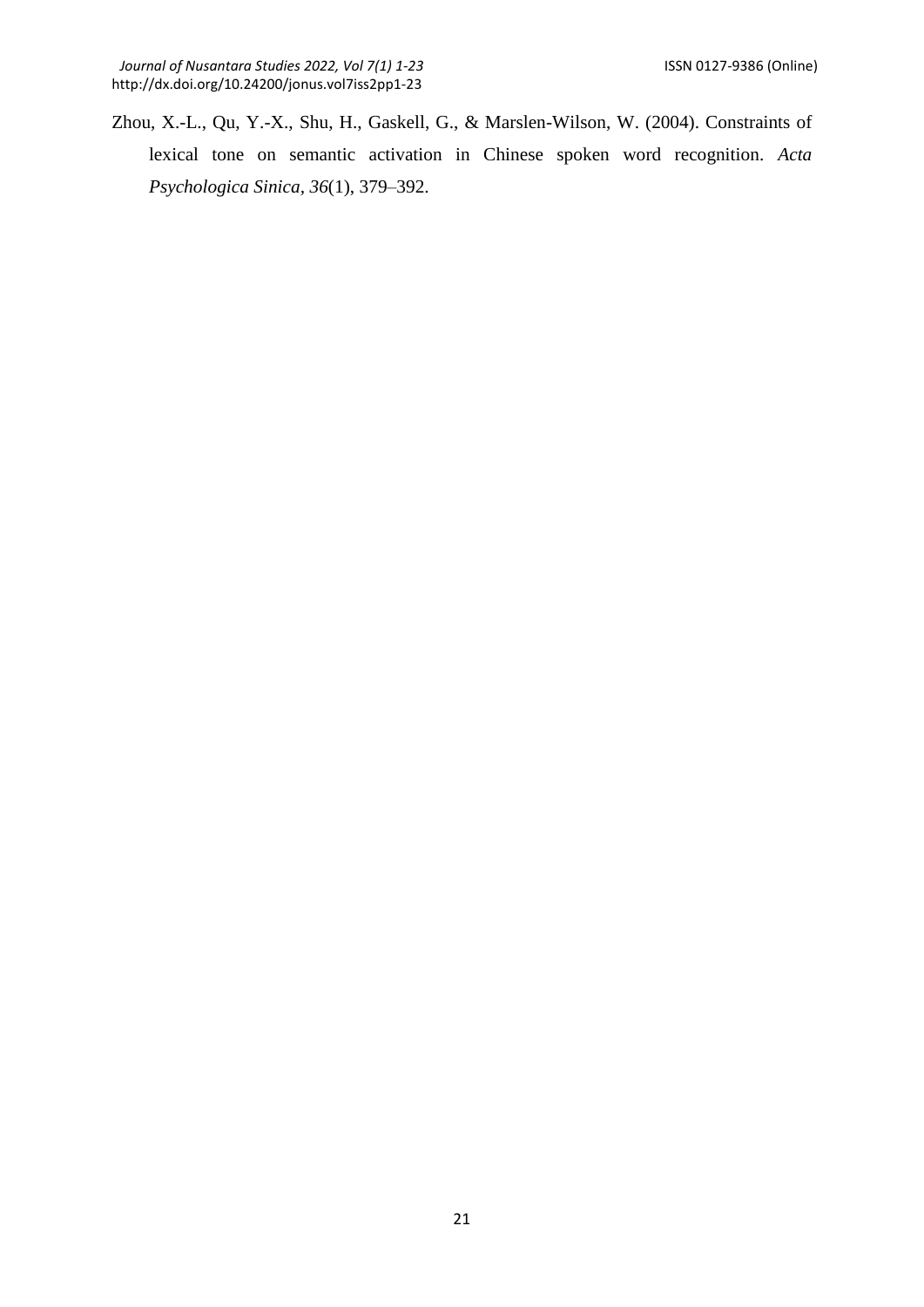## **Questionnaire of the study:**

THE MANDARIN ORAL MASTERY PROGRAMME AS PERCEIVED BY NON-NATIVE LEARNERS

Part A: Demography

Gender:

Part B: Effectiveness of Campus Buddies (CB) Program

i. Strength of Native speakers

CB1. CB has enhanced my Mandarin oral.

CB2. CB has guided me to speak correct Mandarin pronunciation.

CB3. CB always talked to me in the Mandarin language.

CB4. CB always corrects my mistakes while I am speaking Mandarin.

CB5. CB has given me a lot of helpful input/materials to enhance my oral.

CB6. CB was helpful in helping me to speak Mandarin.

CB7. CB always concerns of my weakness and help me to improve my oral.

CB8. CB has improved my confidence in speaking Mandarin.

ii. Students' Improvement

CB9. I have improved my Mandarin oral.

CB10. I co-operated with the CB to enhance my oral.

CB11. I always attend the session with my CB.

CB12. I did enough preparation before the session.

CB13. I did the homework given after the session.

CB14. I enjoyed the session with my CB.

CB15. CB has motivated me to further learn Mandarin.

CB16. CB has demotivated me in learning Mandarin.

CB17. Talking to native speakers really improve my Mandarin.

CB18. Activity which involved native speakers should be continued in the future.

iii. The effectiveness of CB program

CB19. What did you learn from CB?

CB20. The strength of CB

CB21. The weakness of C

CB22. Suggestion (ways for oral improvement).

Pre and Post-Test: Content Learned